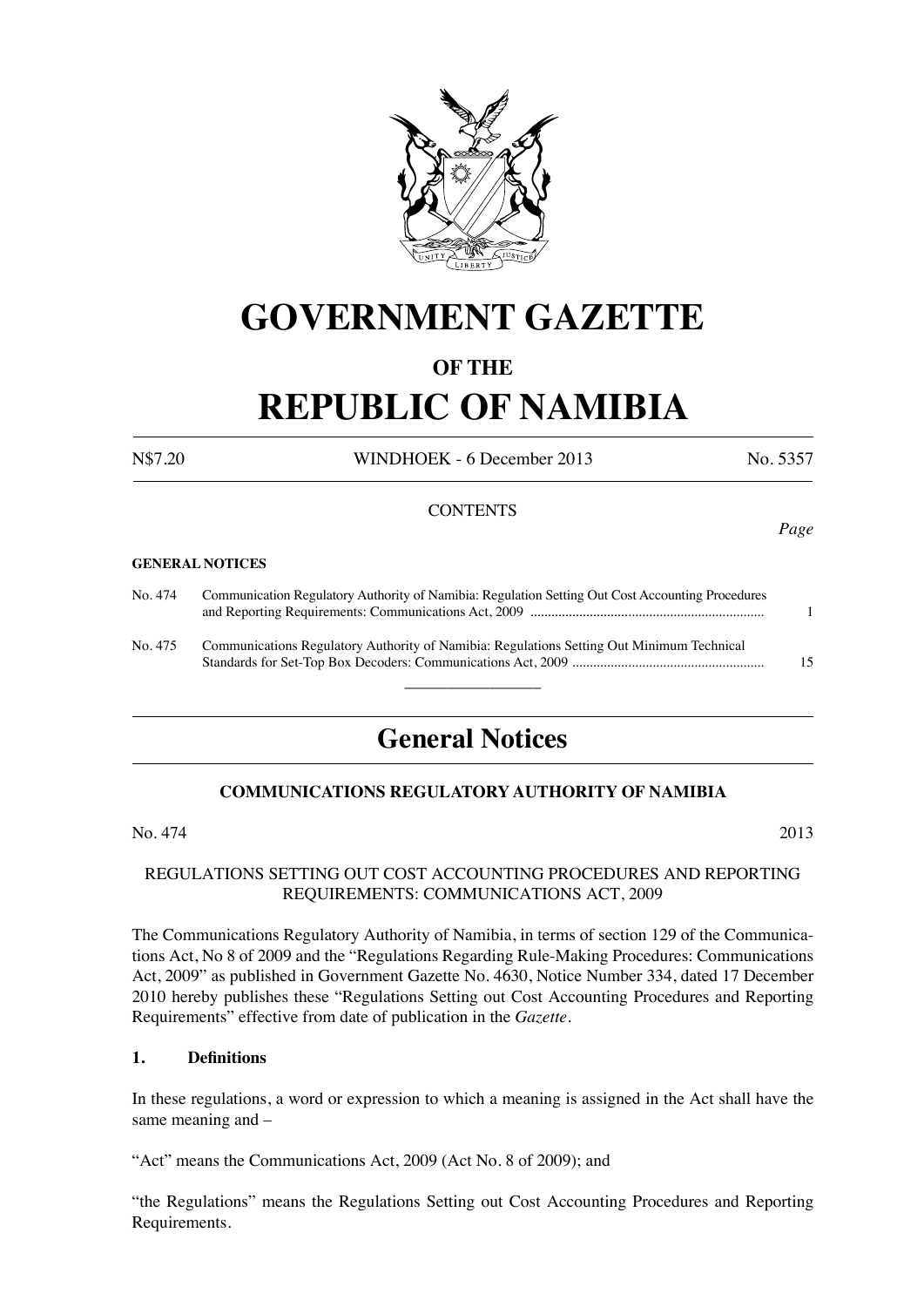## **2. Submission of Documents**

- 1) In these regulations, when persons are permitted or called upon to submit information to the Authority in writing, they may do so either physically or electronically –
	- i) by hand to the head offices of the Authority, namely Communications House, 56 Robert Mugabe Avenue, Windhoek;
	- ii) by post to the head offices of the Authority, namely Private Bag 13309, Windhoek 9000;
	- iii) by electronic mail to the following address: economics@cran.na
	- iv) by facsimile to the following facsimile number:  $+264\,61\,222\,790$ ; or
	- v) in any other manner or at alternative addresses set out by the Authority from time to time.

## **3. Applicability**

- (1) These regulations are applicable to the following service licence categories, as set out in the Regulations Setting Out Broadcasting and Telecommunications Service Licence Categories, published as Notice N. 124 in Government Gazette No. 4714 dated 18 May 2011 as amended in Notice No. 74 in Government Gazette No. 5148 dated 13 March 2013;
	- i) Individual (Comprehensive telecommunications service licence ECNS and ECS); and
	- ii) Class
		- a. ECS:
		- b. ECNS; and
		- c. Comprehensive telecommunications service licence (ECNS and ECS).

## **4. Retention of Separate Accounts for Telecommunications Services**

- 1) Every licensee must keep separate accounts for its telecommunications services.
- 2) The accounts must be kept separate to the extend that would be required if the telecommunications activities in question were carried out by legally independent companies, so as to identify all elements of cost and revenue, with the basis of their calculation and the detailed attribution methods used.

## **5. Submission of Audited Annual Financial Reports**

1) Every licensee must, within 6 months after the end of such licensee's financial year, submit his or her annual audited financial statements to the Authority.

## **6. Submission of Annual Audited Segmentation Reports**

1) Every licensee must submit to the authority an annual revenue and expense segmentation report, as indicated in Appendix "A" to this regulations.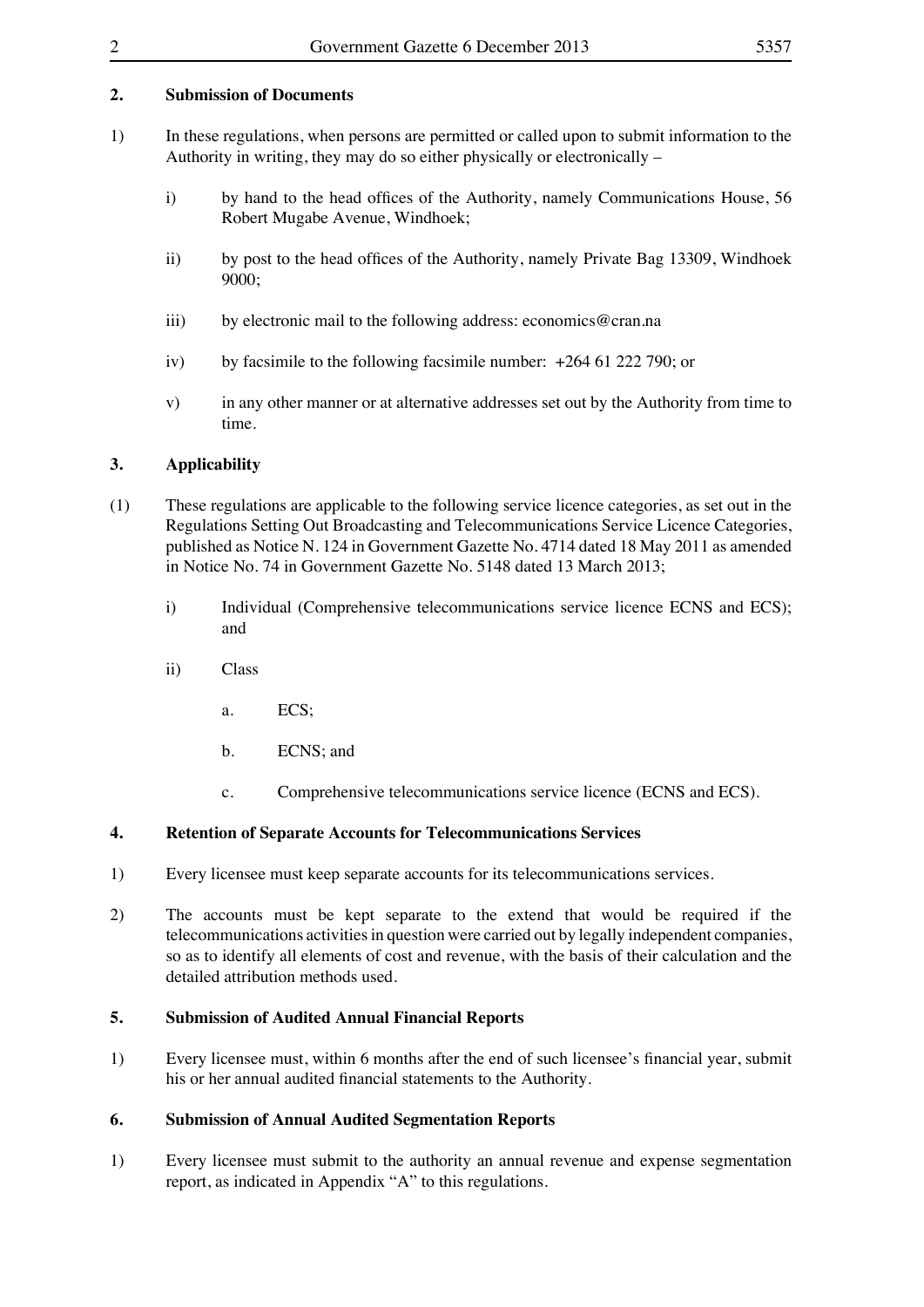- 2) The segmentation report must capture data by financial year-end and by every quarter. This allows for the comparison of data from operators with varying financial years.
- 3) The segmentation report must be submitted not later than six (6) months after the end of a financial year. In order to safeguard reliable indicators and monitoring of sector performance, the segmentation report must be compared to the annual report.
- 4) Restatements of previous annual reports must be reflected in a resubmission of the segmentation report as well.
- 5) The sums of the quarters add up to the financial year, and the segmentation report and audited annual financial statements must also match up as far as possible. Some of the items in the segmentation report may not be applicable to a licensee and may be indicated in the report as such.

## **7. Submission of Bi-Annual Reports**

- 1) Every licensee must submit a bi-annual report as required in Appendix "B" of these regulations.
- 2) The report shall be submitted on or before the last day of the months of July and January of the following year respectively and should indicate the value at the end of June and December, respectively.
- 3) The data collected is for monitoring developments in the sector and to supply indicators to the ITU. The links to ITU indicators are specified in the tables contained in Appendix "C".

## **8. Submission of Detailed Network Data Report**

- 1) Every licensee must submit the bi-annual report on detailed network data as required in Appendix "B" of these regulations, which comprises reporting on base stations (BTS) and points of presence (POPs).
- 2) The reports shall be submitted on or before the last day of the months of July and January of the following year respectively and should indicate the value at the end of June and December, respectively.

## **9**. **Submission of** *Ad Hoc* **Reports**

1) In addition to the specific reports that must be submitted in these regulations, the Authority may request, from licensees, *ad hoc* reports that are necessary or expedient in order to implement the provisions of the Act.

## **10. Condonation**

- 1) In the event a licensee is unable to comply with any time period set out in these regulations, it may request from the Authority an extension of at least seven (7) days prior to the time set out or within such other time period agreed by the Authority upon good cause shown. The licensee must apply at least 14 days before the deadline for submission of the required reports to the Authority.
- 2) The Authority will respond to the request for condonation as soon as practicable, and may either grant or deny the request, in its sole discretion, based on, among other things, the nature of the proceeding and the reasons for non-compliance with the time set out.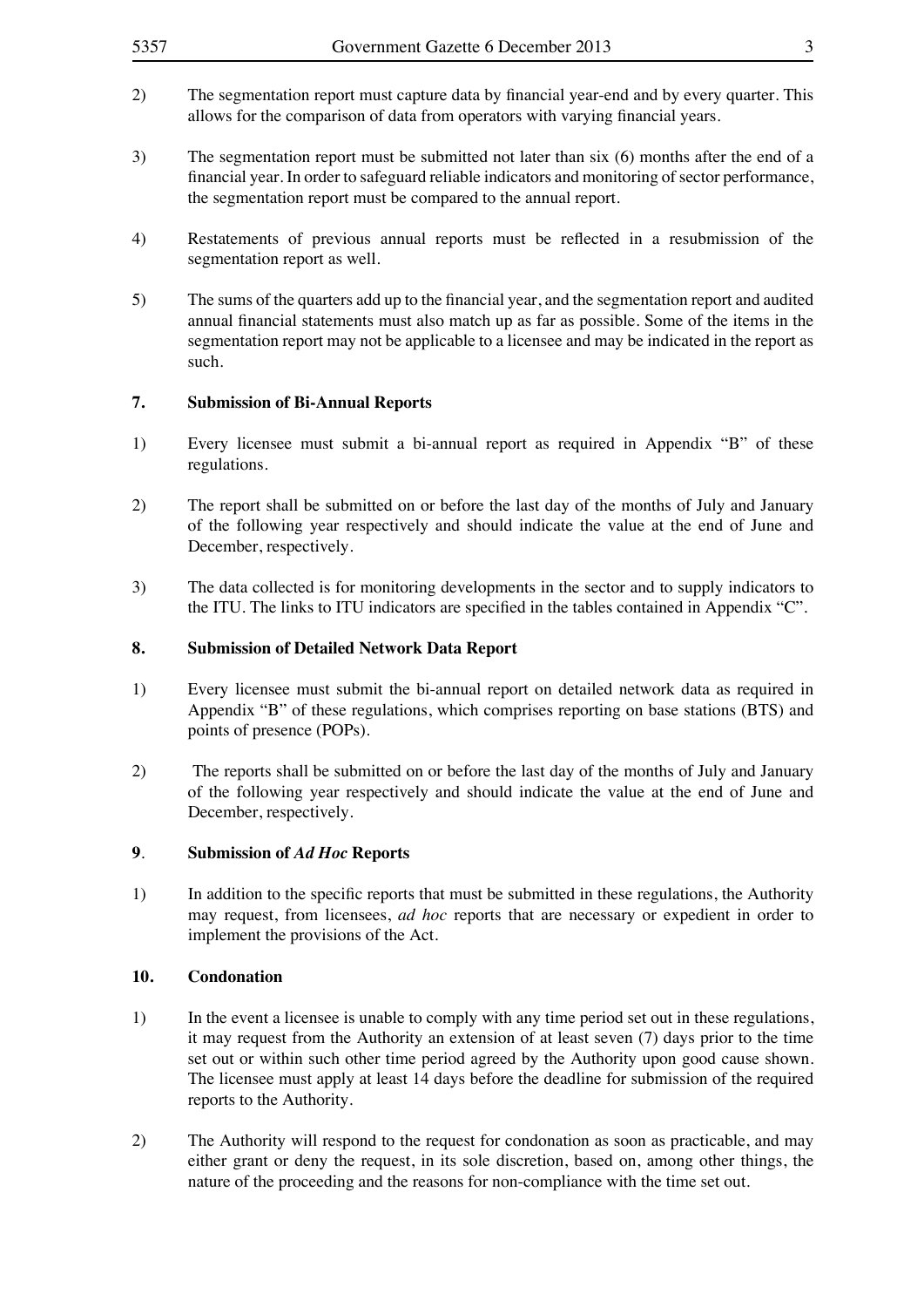## **11. Reporting Procedures**

- 1) Subject to the provisions of section 27 and 28 of the Act, the Authority may publish cost accounting information in any form or format that it deems reasonably appropriate.
- 2) The Authority may consider information not timeously filed if, in its opinion, it is practicable to do so.
- 3) The Authority may investigate the cost accounting reporting and record keeping procedures of a licensee.
- 4) Licensees shall submit any additional information requested by the Authority to verify or clarify cost accounting information within thirty (30 days) from receiving the request from the Authority.
- 5) All licensees must retain cost accounting data and related records for a minimum of twelve (12) months after the end of the reporting period, or for a time period as may be directed by the Authority.

## **12. Failure to submit information**

- 1) If a licensee fails to submit in the manner and format prescribed by the Authority, as set out in these regulations or to submit the reports required to be submitted by these regulations the Authority may:
	- i. Issue a written request for submission of outstanding information within a prescribed time; or
	- ii. Require the licensee to implement a remedial plan within a time frame agreed with the Authority and again submit the outstanding and/or additional information to the Authority.
- 2) If after the measures set out in subsection (1) above, the licensee still fails to submit the information requested, the Authority will deal with the matter in terms of sections 114 and 115, 116 of the Act.

## **L. N. JACOBS CHAIRPERSON OF THE BOARD COMMUNICATIONS REGULATORY AUTHORITY**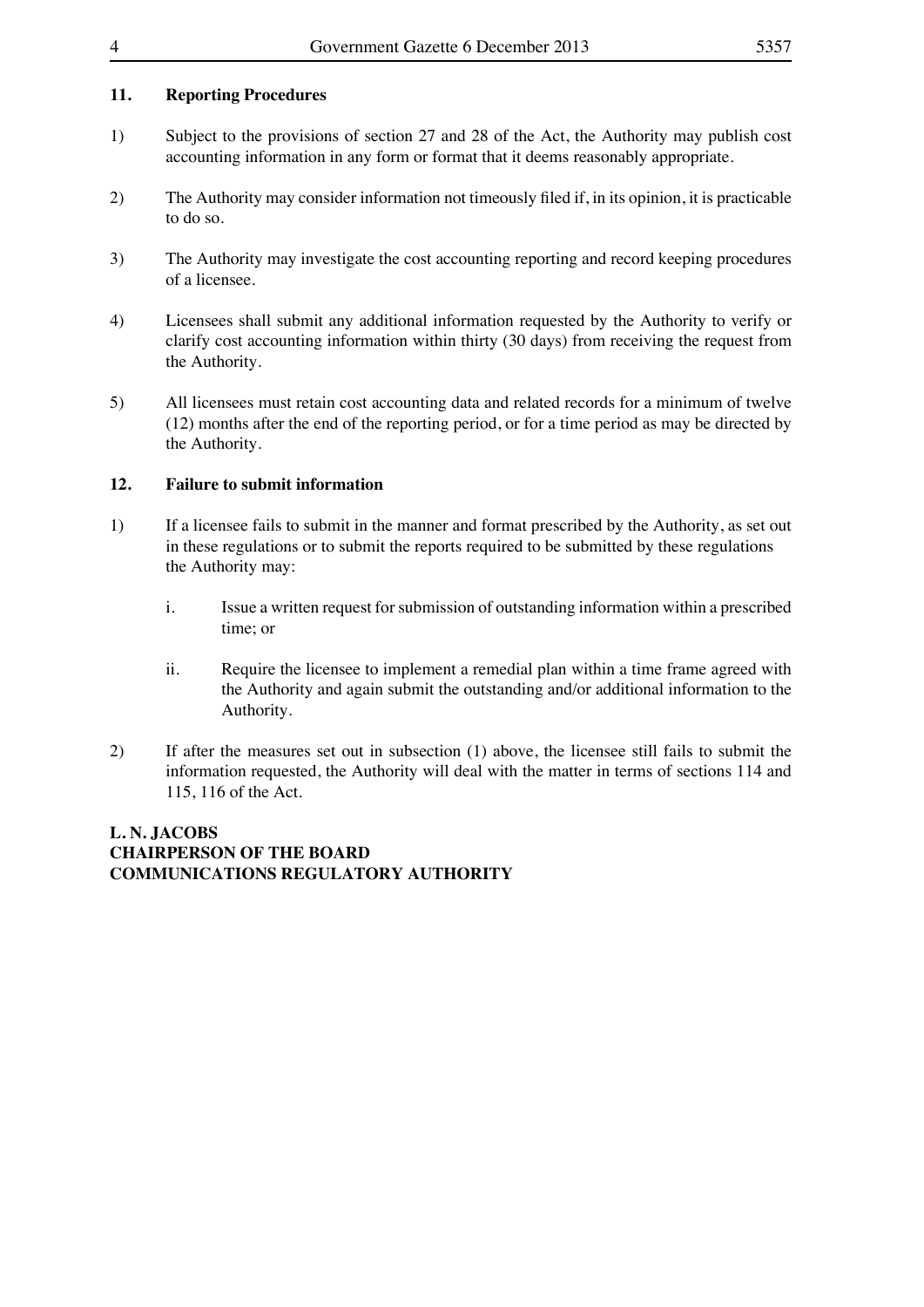|            |                          | Table 1: Annual Audited Segmentation Report for all licensees |                                 |                         |                           |                     |                                    |
|------------|--------------------------|---------------------------------------------------------------|---------------------------------|-------------------------|---------------------------|---------------------|------------------------------------|
|            |                          | <b>Indicator</b>                                              | <b>Financial</b><br><b>Year</b> | Quarter<br>$\mathbf{1}$ | Quarter<br>$\overline{2}$ | <b>Quarter</b><br>3 | Quarter<br>$\overline{\mathbf{4}}$ |
|            |                          | Voice (Domestic)                                              |                                 |                         |                           |                     |                                    |
|            |                          | Voice (International)                                         |                                 |                         |                           |                     |                                    |
|            | Mobile<br>Voice          | Roaming (SADC visitors roaming in<br>Namibia)                 |                                 |                         |                           |                     |                                    |
|            |                          | Roaming (foreigners roaming in<br>Namibia)                    |                                 |                         |                           |                     |                                    |
|            |                          | <b>Total Mobile Voice Revenues</b>                            |                                 |                         |                           |                     |                                    |
|            |                          | Fixed-line rental                                             |                                 |                         |                           |                     |                                    |
|            | Fixed-                   | Voice (domestic)                                              |                                 |                         |                           |                     |                                    |
|            | line Voice<br>(copper or | Voice (International)                                         |                                 |                         |                           |                     |                                    |
|            | fibre)                   | Pay-phones                                                    |                                 |                         |                           |                     |                                    |
|            |                          | <b>Total Fixed-line Voice Revenues</b>                        |                                 |                         |                           |                     |                                    |
|            |                          | Mobile data                                                   |                                 |                         |                           |                     |                                    |
|            |                          | <b>ISDN</b>                                                   |                                 |                         |                           |                     |                                    |
|            |                          | ADSL                                                          |                                 |                         |                           |                     |                                    |
|            | Data and                 | Fibre to home data                                            |                                 |                         |                           |                     |                                    |
|            | Internet<br>Service      | <b>Leased</b> lines                                           |                                 |                         |                           |                     |                                    |
|            |                          | Roaming                                                       |                                 |                         |                           |                     |                                    |
| Revenues   |                          | Other data                                                    |                                 |                         |                           |                     |                                    |
|            |                          | <b>Total data revenues</b>                                    |                                 |                         |                           |                     |                                    |
|            | VoIP<br>subscription     | <b>Total VoIP revenues</b>                                    |                                 |                         |                           |                     |                                    |
|            |                          | SMS (Domestic)                                                |                                 |                         |                           |                     |                                    |
|            |                          | SMS (SADC)                                                    |                                 |                         |                           |                     |                                    |
|            | <b>SMS</b>               | SMS to other countries (International<br>excl. SADC)          |                                 |                         |                           |                     |                                    |
|            |                          | <b>Total SMS Revenues</b>                                     |                                 |                         |                           |                     |                                    |
|            | Broad-<br>casting        | <b>TV</b> Licences                                            |                                 |                         |                           |                     |                                    |
|            |                          | Advertisement                                                 |                                 |                         |                           |                     |                                    |
|            |                          | Other revenue                                                 |                                 |                         |                           |                     |                                    |
|            |                          | <b>Total broadcasting revenues</b>                            |                                 |                         |                           |                     |                                    |
|            |                          | Termination Revenue from Namibian<br>mobile operators         |                                 |                         |                           |                     |                                    |
|            | Intercon-<br>nection     | Termination Revenue from Namibian<br>fixed-line operators     |                                 |                         |                           |                     |                                    |
|            |                          | <b>Total Interconnection Revenue</b>                          |                                 |                         |                           |                     |                                    |
|            |                          | Domestic Termination<br>(interconnection) Expenses            |                                 |                         |                           |                     |                                    |
|            |                          | Purchased leased-line capacity                                |                                 |                         |                           |                     |                                    |
|            |                          | International data capacity                                   |                                 |                         |                           |                     |                                    |
| Expenses   |                          | International interconnection expenses<br>(SADC)              |                                 |                         |                           |                     |                                    |
|            |                          | International interconnection expenses<br>(other countries)   |                                 |                         |                           |                     |                                    |
|            |                          | SMS (SADC)                                                    |                                 |                         |                           |                     |                                    |
|            |                          | SMS (International)                                           |                                 |                         |                           |                     |                                    |
|            |                          | Infrastructure rented/leased                                  |                                 |                         |                           |                     |                                    |
| Income     |                          | Infrastructure shared                                         |                                 |                         |                           |                     |                                    |
|            |                          | Network (expansion or upgrade)                                |                                 |                         |                           |                     |                                    |
|            |                          | Property / Plant                                              |                                 |                         |                           |                     |                                    |
| Investment |                          | Software (incl. billing systems)                              |                                 |                         |                           |                     |                                    |
|            |                          | <b>Total Investment</b>                                       |                                 |                         |                           |                     |                                    |

## **APPENDIX A ANNUAL AUDITED SEGMENTATION REPORT**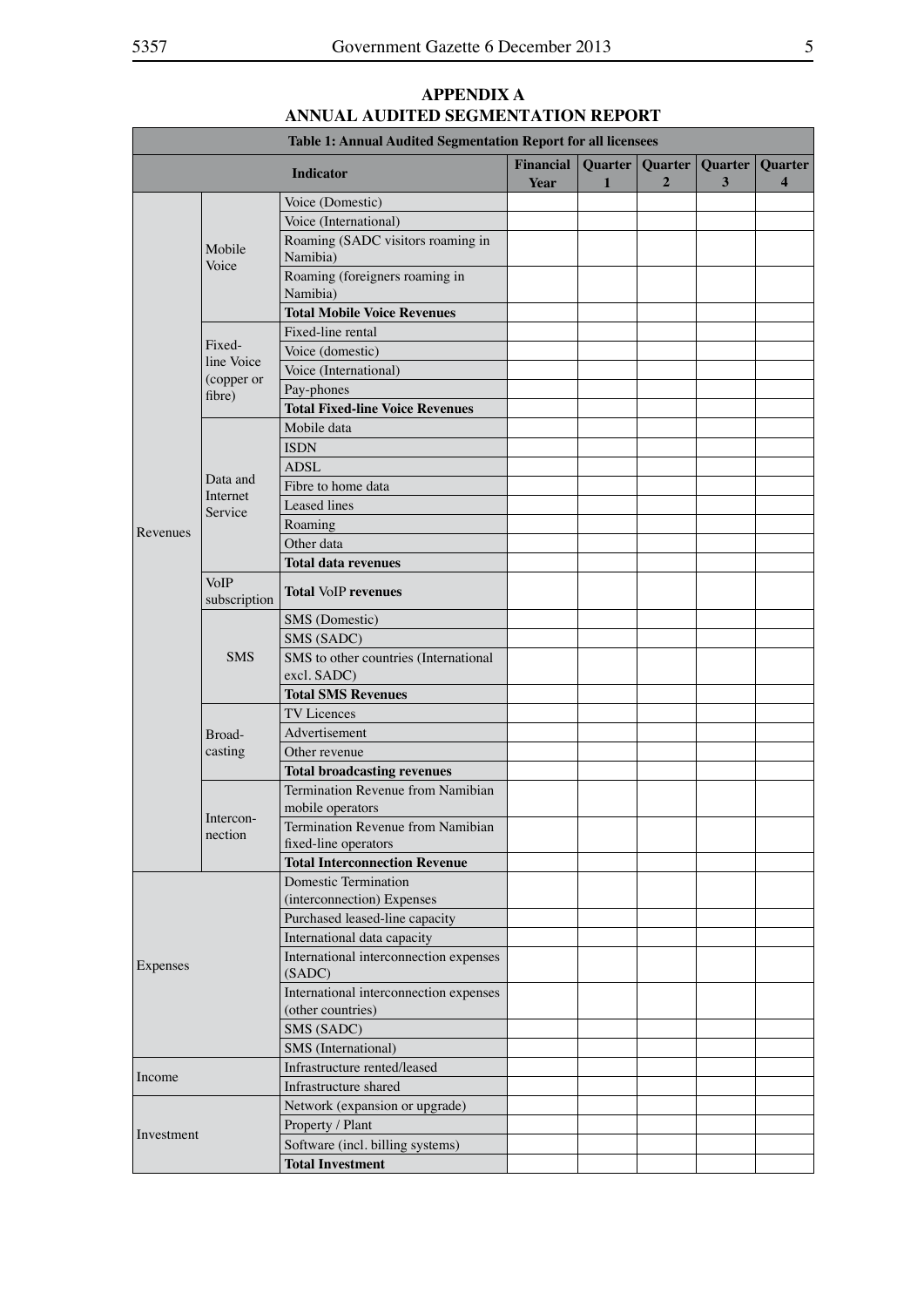| Table 1: Annual Audited Segmentation Report for all licensees |                                                                                                  |                          |                         |                           |              |                                           |
|---------------------------------------------------------------|--------------------------------------------------------------------------------------------------|--------------------------|-------------------------|---------------------------|--------------|-------------------------------------------|
|                                                               | <b>Indicator</b>                                                                                 | <b>Financial</b><br>Year | Quarter<br>$\mathbf{1}$ | Quarter<br>$\overline{2}$ | Quarter<br>3 | <b>Quarter</b><br>$\overline{\mathbf{4}}$ |
|                                                               | Prepaid Minutes of Use (MOU)                                                                     |                          |                         |                           |              |                                           |
|                                                               | Postpaid Minutes of Use (MOU)                                                                    |                          |                         |                           |              |                                           |
|                                                               | Overall Minutes of Use (postpaid and                                                             |                          |                         |                           |              |                                           |
|                                                               | prepaid)                                                                                         |                          |                         |                           |              |                                           |
|                                                               | Overall Voice ARPU                                                                               |                          |                         |                           |              |                                           |
|                                                               | Prepaid Voice ARPU                                                                               |                          |                         |                           |              |                                           |
|                                                               | Postpaid Voice ARPU                                                                              |                          |                         |                           |              |                                           |
|                                                               | Overall Data ARPU                                                                                |                          |                         |                           |              |                                           |
|                                                               | Prepaid Data ARPU                                                                                |                          |                         |                           |              |                                           |
|                                                               | Postpaid Data ARPU                                                                               |                          |                         |                           |              |                                           |
|                                                               | Number of Prepaid Mobile<br>Subscribers (active SIM cards)                                       |                          |                         |                           |              |                                           |
| Other data for mobile                                         | Number of Post Paid Mobile<br>Subscribers (active SIM cards)                                     |                          |                         |                           |              |                                           |
| operators                                                     | Number of post paid roaming minutes<br>to SADC countries                                         |                          |                         |                           |              |                                           |
|                                                               | Number of pre-paid roaming minutes<br>to SADC countries                                          |                          |                         |                           |              |                                           |
|                                                               | Number of post paid SMS to SADC<br>countries                                                     |                          |                         |                           |              |                                           |
|                                                               | Number of pre-paid SMS to other<br>countries                                                     |                          |                         |                           |              |                                           |
|                                                               | Number of post paid roaming SMS to<br>SADC countries                                             |                          |                         |                           |              |                                           |
|                                                               | Number of pre-paid roaming SMS to<br>other countries                                             |                          |                         |                           |              |                                           |
|                                                               | Number of post paid roaming minutes<br>to SADC countries                                         |                          |                         |                           |              |                                           |
|                                                               | Number of post paid roaming minutes<br>to other countries                                        |                          |                         |                           |              |                                           |
|                                                               | Number of post paid roaming voice<br>minutes made to local numbers from<br><b>SADC</b> countries |                          |                         |                           |              |                                           |
|                                                               | Number of pre-paid roaming voice<br>minutes made to local numbers from<br><b>SADC</b> countries  |                          |                         |                           |              |                                           |
|                                                               | Number of post paid roaming SMS<br>sent to local numbers from SADC<br>countries                  |                          |                         |                           |              |                                           |
|                                                               | Number of pre-paid SMS sent to local<br>numbers from SADC countries                              |                          |                         |                           |              |                                           |
|                                                               | Number of SMS received                                                                           |                          |                         |                           |              |                                           |
|                                                               | Data volume                                                                                      |                          |                         |                           |              |                                           |
|                                                               | Data volume for roaming in SADC<br>countries                                                     |                          |                         |                           |              |                                           |
|                                                               | Data volume for roaming in other<br>countries                                                    |                          |                         |                           |              |                                           |
|                                                               | Number of roaming minutes to other<br>countries (outgoing)                                       |                          |                         |                           |              |                                           |
|                                                               | Number of roaming SMS to other<br>countries (outgoing)                                           |                          |                         |                           |              |                                           |

*Please only fill out the information relevant to your organisation. If not relevant, please mark the cell as not applicable (N/A)*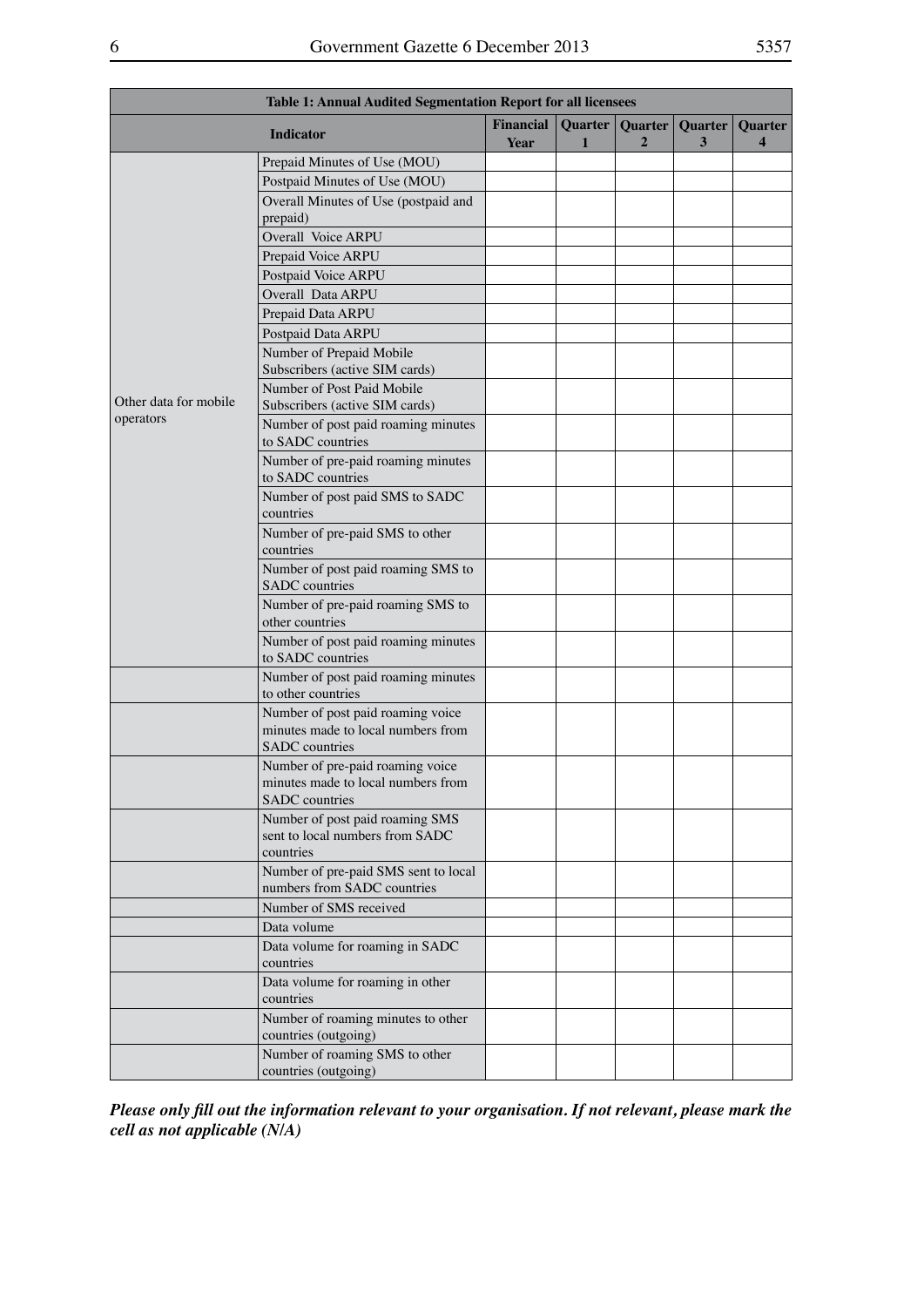#### **Table 2: Faults, Billing and Complaints June 20xx December 20xx Link to ITU indicators Code Name** Mobile Billing complaints as a % of total bills issued % of billing complaints resolved within 5 days of receipt of complaint Number of billing complaints received % of complaints resolved within 1 working day of receipt of complaint Fixedline Faults per 100 fixed-telephone lines per year I143 Faults per <sup>100</sup> fixed-telephone lines per year Waiting list for fixed-telephone lines  $\vert$  1123 Waiting list for fixed-telephone lines % of fixed-telephone faults cleared by<br>next working day % of fixed-telephone faults cleared by<br>
next working day<br>
leared by next working day<br>
leared by next working day Number of non-billing complaints received Number of billing complaints received % of complaints resolved within 1 working day of receipt of complaint

| <b>Table 3: Subscriber information</b> |                                                                                        |      |                 |               |                                                                     |  |  |
|----------------------------------------|----------------------------------------------------------------------------------------|------|-----------------|---------------|---------------------------------------------------------------------|--|--|
|                                        | <b>Indicators</b>                                                                      | June | <b>December</b> |               | <b>Link to ITU indicators</b>                                       |  |  |
|                                        |                                                                                        | 20xx | 20xx            | Code          | <b>Name</b>                                                         |  |  |
| Mobile                                 | Prepaid<br>Post paid                                                                   |      |                 | I271P         | Prepaid mobile-cellular<br>telephone subscriptions                  |  |  |
| <b>Subscribers</b>                     | Total                                                                                  |      |                 | I271          | Mobile-cellular telephone<br>subscriptions                          |  |  |
| Fixed-line                             | Residential<br><b>Business</b>                                                         |      |                 | I116          | Percentage of fixed-telephone<br>subscriptions that are residential |  |  |
| <b>Subscribers</b>                     | Total                                                                                  |      |                 | <b>I112</b>   | Fixed-telephone subscriptions                                       |  |  |
|                                        | Fixed-wireless Subscribers (MTC home eg)                                               |      |                 | i112w         | Fixed wireless local loop<br>subscriptions                          |  |  |
|                                        | ADSL below 2Mbps                                                                       |      |                 | I4213DSL      | DSL Internet subscriptions                                          |  |  |
|                                        | ADSL 2-10 Mbps                                                                         |      |                 |               |                                                                     |  |  |
|                                        | ADSL above 10 Mbps                                                                     |      |                 |               |                                                                     |  |  |
|                                        | <b>ADSL</b> Total                                                                      |      |                 |               |                                                                     |  |  |
|                                        | Modem Dial up                                                                          |      |                 | I4213D        | Dial-up Internet subscriptions                                      |  |  |
|                                        | IDSN Dial up                                                                           |      |                 | I28           | ISDN subscriptions                                                  |  |  |
|                                        | Satellite broadband<br>subscriptions VSAT                                              |      |                 | i271s         | Satellite broadband<br>subscriptions ()                             |  |  |
| Data                                   | Terrestrial fixed wireless<br>broadband subscriptions (Inclu<br>Netman Home and Wimax) |      |                 |               |                                                                     |  |  |
| Subscribers                            | Active mobile-broadband<br>subscriptions                                               |      |                 | <b>I271MW</b> | Active mobile-broadband<br>subscriptions                            |  |  |
|                                        | Standard mobile-broadband<br>subscriptions                                             |      |                 |               |                                                                     |  |  |
|                                        | Dedicated mobile-broadband<br>subscriptions                                            |      |                 |               |                                                                     |  |  |
|                                        | Leased line (number of<br>subscribers not number of lines)                             |      |                 | I4213L        | Leased-line subscriptions                                           |  |  |
|                                        | Fibre-to-the-home                                                                      |      |                 | I4213FTTH/B   | Fibre-to-the-home/building<br>Internet subscriptions                |  |  |
|                                        | Other wireless (etc)                                                                   |      |                 | 1911MW        | Active mobile-broadband<br>subscriptions per 100<br>inhabitants     |  |  |

## **APPENDIX B BI-ANNUAL REPORTS**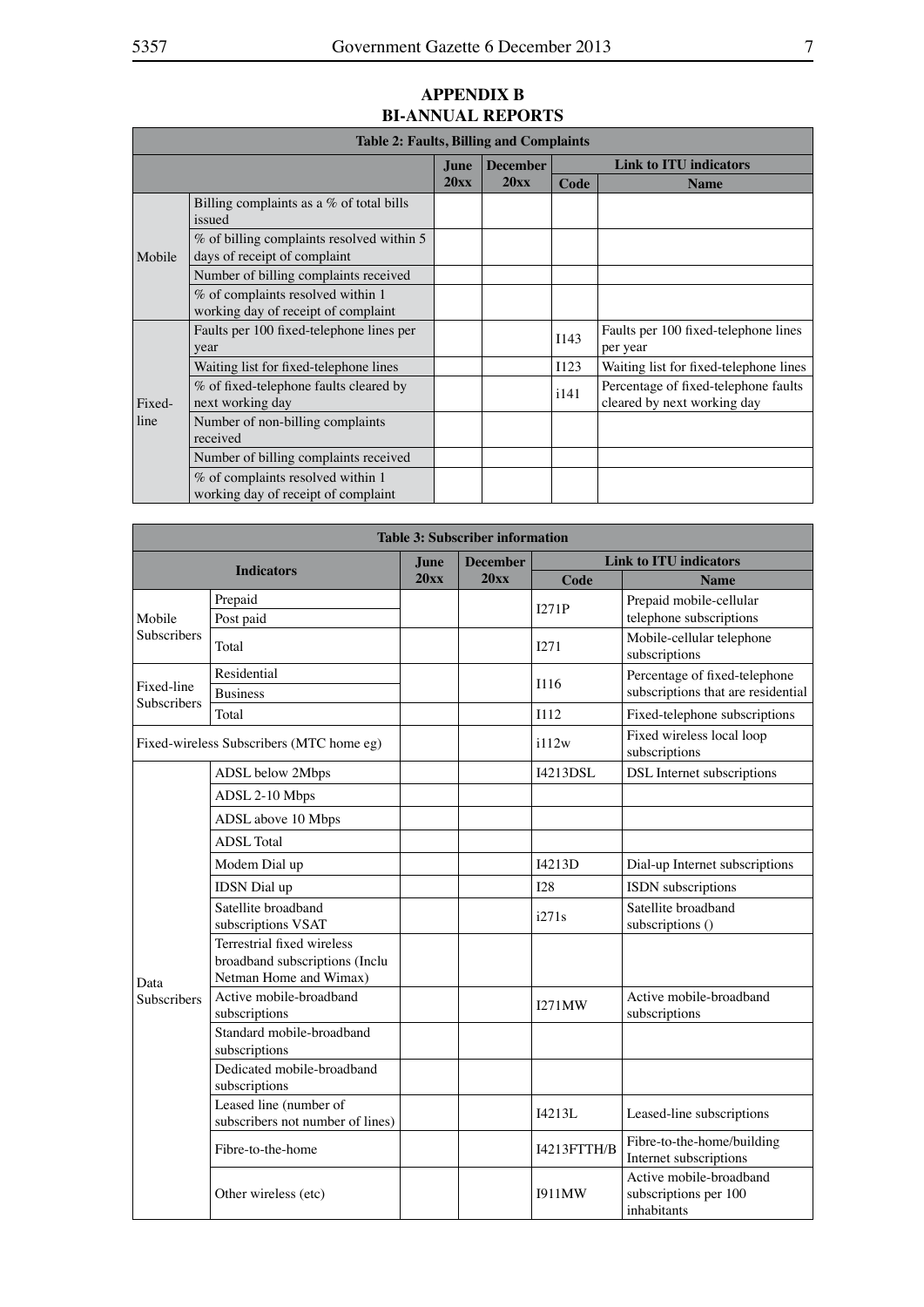| <b>Table 3: Subscriber information</b>                 |       |                 |                        |             |  |  |  |  |  |  |
|--------------------------------------------------------|-------|-----------------|------------------------|-------------|--|--|--|--|--|--|
| <b>Indicators</b>                                      | June. | <b>December</b> | Link to ITU indicators |             |  |  |  |  |  |  |
|                                                        | 20xx  | 20xx            | Code                   | <b>Name</b> |  |  |  |  |  |  |
| Number of VoIP subscriptions                           |       |                 |                        |             |  |  |  |  |  |  |
| Fixed (wired) broadband Internet traffic<br>(exabytes) |       |                 | $I135$ thf             |             |  |  |  |  |  |  |

| Table 4: Traffic in minutes (billable and bundled) |            |                               |             |                 |                 |                                                                 |  |  |
|----------------------------------------------------|------------|-------------------------------|-------------|-----------------|-----------------|-----------------------------------------------------------------|--|--|
|                                                    |            |                               | <b>June</b> | <b>December</b> |                 | <b>Link to ITU indicators</b>                                   |  |  |
|                                                    |            |                               | 20xx        | 20xx            | Code            | <b>Name</b>                                                     |  |  |
|                                                    |            | On net                        |             |                 | I1331WM         | Outgoing mobile traffic to same mobile<br>network, in minutes   |  |  |
|                                                    |            | Off-net mobile                |             |                 | I1332WM         | Outgoing mobile traffic to other mobile<br>networks, in minutes |  |  |
|                                                    | Outgoing   | Off-net Fixed-<br>line        |             |                 | <b>I1332WMF</b> | Outgoing mobile traffic to fixed<br>networks, in minutes        |  |  |
|                                                    |            | International                 |             |                 | <b>I1333WM</b>  | Outgoing mobile traffic to international,<br>in minutes         |  |  |
| Mobile                                             |            | Total                         |             |                 | I133WM          | Domestic mobile-telephone traffic, in<br>minutes                |  |  |
|                                                    | Incoming   | From Fixed-lines              |             |                 |                 |                                                                 |  |  |
|                                                    |            | Other mobile<br>operators     |             |                 |                 |                                                                 |  |  |
|                                                    |            | International                 |             |                 | <b>I1335WM</b>  | Incoming international traffic to mobile<br>network, in minutes |  |  |
|                                                    | <b>SMS</b> | Sent                          |             |                 | <b>I133SMS</b>  | SMS sent                                                        |  |  |
|                                                    |            | On net local                  |             |                 | I131M           | Domestic fixed-to-fixed telephone traffic,<br>in minutes        |  |  |
|                                                    |            | On net local long<br>distance |             |                 | I131M           | Domestic fixed-to-fixed telephone traffic,<br>in minutes        |  |  |
| Fixed                                              | Outgoing   | to other mobile<br>operators  |             |                 | <b>I1313WM</b>  | Fixed-to-mobile telephone traffic, in<br>minutes                |  |  |
|                                                    |            | International                 |             |                 | I132M           | International outgoing fixed-telephone<br>traffic, in minutes   |  |  |
|                                                    |            | from mobile<br>operators      |             |                 |                 |                                                                 |  |  |
|                                                    | Incoming   | International                 |             |                 | I132MI          | International incoming fixed-telephone<br>traffic, in minutes   |  |  |

| <b>Table 5: Employment</b>                     |      |                 |      |                                                             |  |  |  |  |  |  |
|------------------------------------------------|------|-----------------|------|-------------------------------------------------------------|--|--|--|--|--|--|
|                                                | June | <b>December</b> |      | Link to ITU indicators                                      |  |  |  |  |  |  |
|                                                | 20xx | 20xx            | Code | <b>Name</b>                                                 |  |  |  |  |  |  |
| Total full-time staff                          |      |                 | I51  | Full-time equivalent telecommunication<br>employees, total  |  |  |  |  |  |  |
| Total female full-time staff                   |      |                 | I51F | Full-time equivalent telecommunication<br>employees, female |  |  |  |  |  |  |
| Total disabled full-time staff                 |      |                 |      |                                                             |  |  |  |  |  |  |
| Total part-time staff                          |      |                 |      |                                                             |  |  |  |  |  |  |
| Number of full-time expatriate staff           |      |                 |      |                                                             |  |  |  |  |  |  |
| Number of contract/semi-permanent<br>employees |      |                 |      |                                                             |  |  |  |  |  |  |

| <b>Table 6: Quality of Service</b>                         |       |                 |                               |                                                                     |  |  |  |  |  |
|------------------------------------------------------------|-------|-----------------|-------------------------------|---------------------------------------------------------------------|--|--|--|--|--|
|                                                            | June. | <b>December</b> | <b>Link to ITU indicators</b> |                                                                     |  |  |  |  |  |
|                                                            | 20xx  | 20xx            | Code                          | <b>Name</b>                                                         |  |  |  |  |  |
| Faults of fixed-telephone lines per year                   |       |                 | I143                          | Faults per 100 fixed-telephone lines per<br>vear                    |  |  |  |  |  |
| % of fixed-telephone faults cleared by<br>next working day |       |                 | i141                          | Percentage of fixed-telephone faults<br>cleared by next working day |  |  |  |  |  |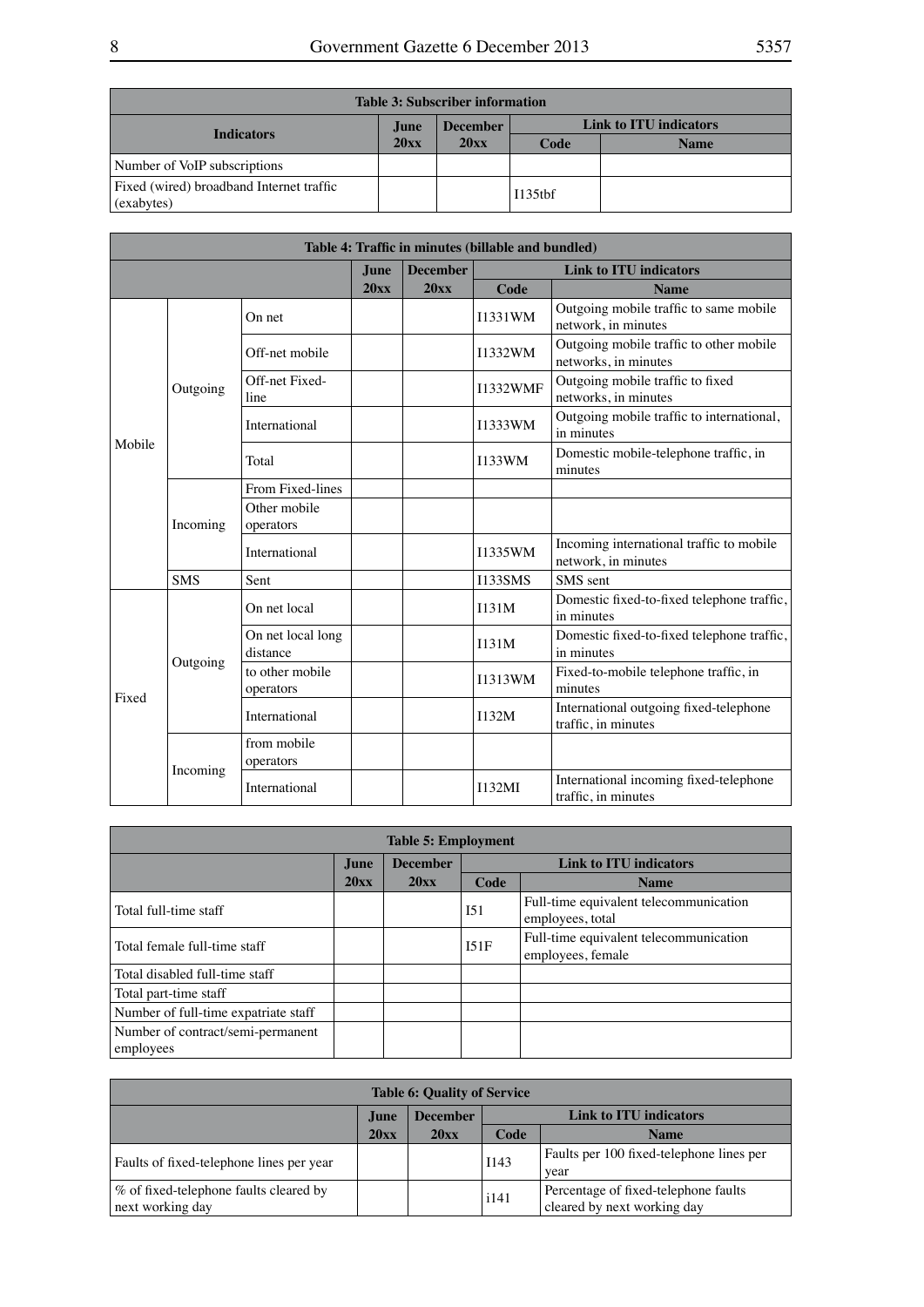| <b>Table 6: Quality of Service</b>      |       |                 |                               |                                        |  |  |  |  |  |
|-----------------------------------------|-------|-----------------|-------------------------------|----------------------------------------|--|--|--|--|--|
|                                         | June. | <b>December</b> | <b>Link to ITU indicators</b> |                                        |  |  |  |  |  |
|                                         | 20xx  | 20xx            | Code                          | <b>Name</b>                            |  |  |  |  |  |
| Waiting list for fixed-telephone lines  |       |                 | I123                          | Waiting list for fixed-telephone lines |  |  |  |  |  |
| Mobile-cellular unsuccessful call ratio |       |                 |                               |                                        |  |  |  |  |  |
| Mobile-cellular dropped call ratio      |       |                 |                               |                                        |  |  |  |  |  |
| Total number of billing complaints      |       |                 |                               |                                        |  |  |  |  |  |

|                                        | <b>Table 7: Infrastructure</b>                        |      |                 |              |                                                               |  |  |  |  |
|----------------------------------------|-------------------------------------------------------|------|-----------------|--------------|---------------------------------------------------------------|--|--|--|--|
|                                        |                                                       | June | <b>December</b> |              | <b>Link to ITU indicators</b>                                 |  |  |  |  |
|                                        |                                                       | 20xx | $20 \text{ xx}$ | Code         | <b>Name</b>                                                   |  |  |  |  |
|                                        | Total international uplink bandwidth                  |      |                 |              |                                                               |  |  |  |  |
| Total international downlink bandwidth |                                                       |      |                 | I4214        | International Internet bandwidth, in<br>Mbit/s                |  |  |  |  |
|                                        |                                                       |      |                 | <b>1994U</b> | International Internet bandwidth (bit/s)<br>per Internet user |  |  |  |  |
|                                        | Number of Base Stations (Mobile)                      |      |                 |              |                                                               |  |  |  |  |
|                                        | Number of Points of Presence (POP)s                   |      |                 |              |                                                               |  |  |  |  |
|                                        | Number of points of Interconnection                   |      |                 |              |                                                               |  |  |  |  |
|                                        | Total capacity of local public switching<br>exchanges |      |                 | <b>I117</b>  | Total capacity of local public switching<br>exchanges         |  |  |  |  |
| Fixed                                  | International telephone circuits                      |      |                 | I1191        | International telephone circuits                              |  |  |  |  |
|                                        | Number of Public Pay-phones                           |      |                 | I1112        | Public payphones                                              |  |  |  |  |

| <b>Table 8: BASE STATIONS DATA GATHERING TEMPLATE</b> |                                               |              |                |   |                         |   |   |
|-------------------------------------------------------|-----------------------------------------------|--------------|----------------|---|-------------------------|---|---|
|                                                       |                                               | $\mathbf{1}$ | $\overline{2}$ | 3 | $\overline{\mathbf{4}}$ | 5 | 6 |
| <b>BTS</b> Name                                       |                                               |              |                |   |                         |   |   |
| Region                                                |                                               |              |                |   |                         |   |   |
| <b>Physical Address</b>                               |                                               |              |                |   |                         |   |   |
| Location                                              | Longitude (degrees, N/S, minutes,<br>seconds) |              |                |   |                         |   |   |
| Data                                                  | Latitude (degrees, E/W, minutes,<br>seconds)  |              |                |   |                         |   |   |
| Site owned by licensee?                               |                                               |              |                |   |                         |   |   |
| Structural                                            | Site Height (m)                               |              |                |   |                         |   |   |
| Technology deployed                                   |                                               |              |                |   |                         |   |   |
|                                                       | Frequency(s) (MHz)                            |              |                |   |                         |   |   |
| <b>TX</b><br>Frequency <sup>*</sup>                   | Band width (Hz)                               |              |                |   |                         |   |   |
|                                                       | Power* (Watt)                                 |              |                |   |                         |   |   |
|                                                       | Make                                          |              |                |   |                         |   |   |
|                                                       | Model                                         |              |                |   |                         |   |   |
|                                                       | Manufacturer                                  |              |                |   |                         |   |   |
| Equipment                                             | Necessary Bandwidth (MHz)                     |              |                |   |                         |   |   |
|                                                       | Modulation                                    |              |                |   |                         |   |   |
|                                                       | TX lower frequency (MHz)                      |              |                |   |                         |   |   |
|                                                       | TX upper frequency (MHz)                      |              |                |   |                         |   |   |
|                                                       | Actual used frequency (MHz)                   |              |                |   |                         |   |   |
|                                                       | Make                                          |              |                |   |                         |   |   |
|                                                       | Model                                         |              |                |   |                         |   |   |
|                                                       | Type                                          |              |                |   |                         |   |   |
|                                                       | Lower Frequency (MHz)                         |              |                |   |                         |   |   |
|                                                       | <b>Upper Frequency (MHz)</b>                  |              |                |   |                         |   |   |
| Antenna                                               | Polarization*                                 |              |                |   |                         |   |   |
|                                                       | Gain * (dBi)                                  |              |                |   |                         |   |   |
|                                                       | Output Power (dBm)                            |              |                |   |                         |   |   |
|                                                       | Antenna height (ASL)* (m)                     |              |                |   |                         |   |   |
|                                                       | Antenna height (AGL)* (m)                     |              |                |   |                         |   |   |
|                                                       | Antenna Sectorisation                         |              |                |   |                         |   |   |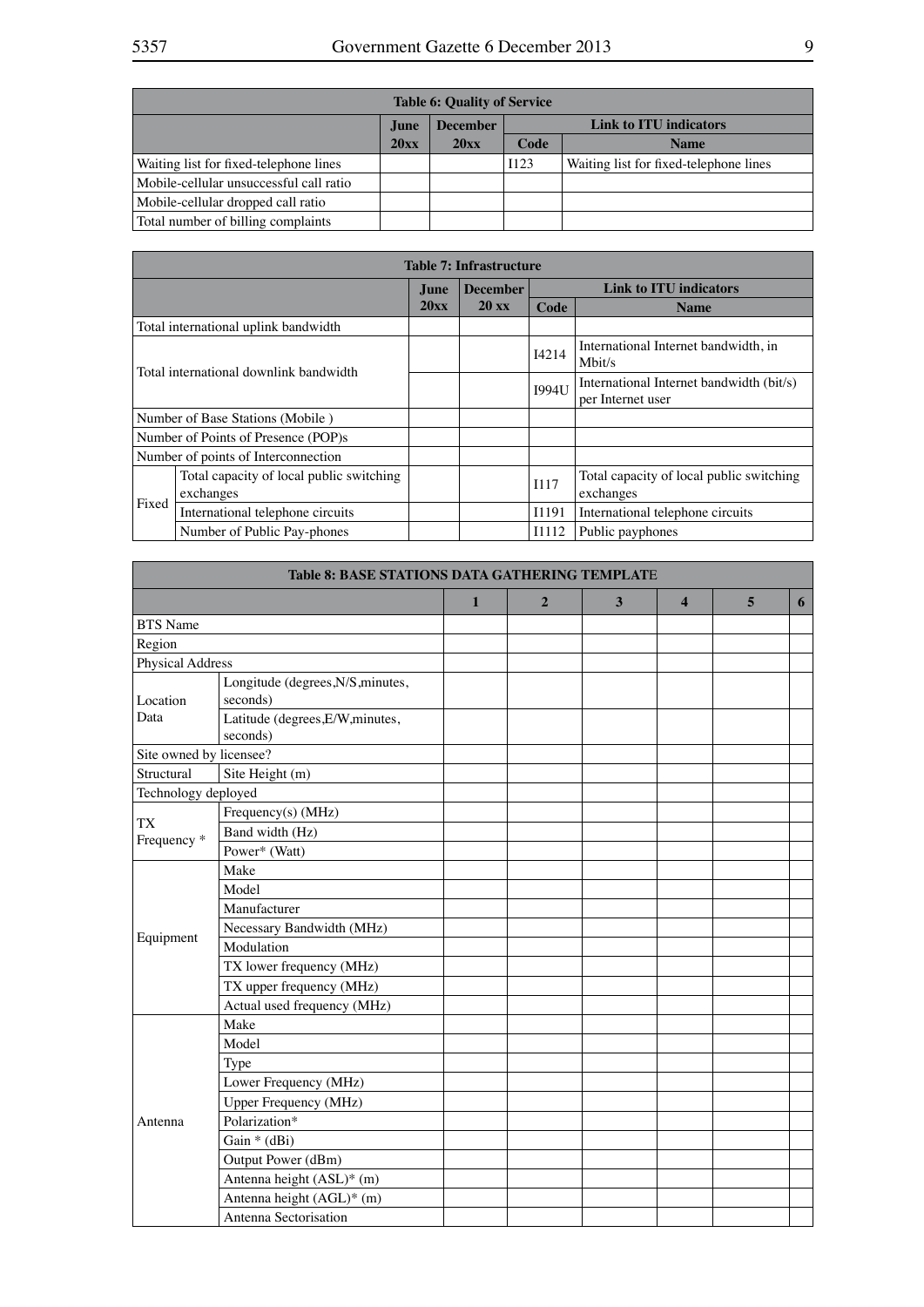| Table 9: POINT-TO-POINT/MULTIPOINT WIRELESS/FIXED LINKS |                        |                                            |              |                |   |                         |   |
|---------------------------------------------------------|------------------------|--------------------------------------------|--------------|----------------|---|-------------------------|---|
|                                                         |                        |                                            | $\mathbf{1}$ | $\overline{2}$ | 3 | $\overline{\mathbf{4}}$ | 6 |
|                                                         |                        | <b>Start Point</b>                         |              |                |   |                         |   |
| Hop Name                                                |                        | <b>End Point</b>                           |              |                |   |                         |   |
| Region                                                  |                        |                                            |              |                |   |                         |   |
| Technology                                              |                        |                                            |              |                |   |                         |   |
|                                                         | SITE name              |                                            |              |                |   |                         |   |
|                                                         | Physical Address       |                                            |              |                |   |                         |   |
|                                                         | Location               | Longitude (degrees, N/S, minutes, seconds) |              |                |   |                         |   |
|                                                         | Data                   | Latitude (degrees, E/W, minutes, seconds)  |              |                |   |                         |   |
|                                                         | Make/Manufacturer      |                                            |              |                |   |                         |   |
|                                                         | Model                  |                                            |              |                |   |                         |   |
|                                                         | Frequency(s) MHz       |                                            |              |                |   |                         |   |
|                                                         | Polarization           |                                            |              |                |   |                         |   |
|                                                         | Band width (MHz)       |                                            |              |                |   |                         |   |
| Site A                                                  |                        | Make/Model                                 |              |                |   |                         |   |
|                                                         |                        | diameter / aperture (m)                    |              |                |   |                         |   |
|                                                         |                        | Type                                       |              |                |   |                         |   |
|                                                         |                        | Gain (dBi)                                 |              |                |   |                         |   |
|                                                         | Antenna                | Output Power (Watt)                        |              |                |   |                         |   |
|                                                         |                        | Receiver Sensitivity -dBm                  |              |                |   |                         |   |
|                                                         |                        | Antenna Height (ASL) m                     |              |                |   |                         |   |
|                                                         |                        | Antenna Height (AGL) m                     |              |                |   |                         |   |
|                                                         | Data rate Mbit/s       |                                            |              |                |   |                         |   |
|                                                         | Traffic and protection |                                            |              |                |   |                         |   |
|                                                         | Modulation type        |                                            |              |                |   |                         |   |
|                                                         | SITE name              |                                            |              |                |   |                         |   |
|                                                         | Physical Address       |                                            |              |                |   |                         |   |
|                                                         | Location               | Longitude (degrees, N/S, minutes, seconds) |              |                |   |                         |   |
|                                                         | Data                   | Latitude (degrees, E/W, minutes, seconds)  |              |                |   |                         |   |
|                                                         | Make/Manufacturer      |                                            |              |                |   |                         |   |
|                                                         | Model                  |                                            |              |                |   |                         |   |
|                                                         | Frequency(s) MHz       |                                            |              |                |   |                         |   |
|                                                         | Polarization           |                                            |              |                |   |                         |   |
|                                                         | Band width (MHz)       |                                            |              |                |   |                         |   |
|                                                         |                        | Make/Model                                 |              |                |   |                         |   |
| Site B                                                  |                        | diameter / aperture (m)                    |              |                |   |                         |   |
|                                                         |                        | Type                                       |              |                |   |                         |   |
|                                                         |                        | Gain (dBi)                                 |              |                |   |                         |   |
|                                                         | Antenna                | Output Power (Watt)                        |              |                |   |                         |   |
|                                                         |                        | Receiver Sensitivity -dBm                  |              |                |   |                         |   |
|                                                         |                        | Antenna Height (ASL) m                     |              |                |   |                         |   |
|                                                         |                        | Antenna Height (AGL) m                     |              |                |   |                         |   |
|                                                         | Data rate Mbit/s       |                                            |              |                |   |                         |   |
|                                                         |                        | Traffic and protection                     |              |                |   |                         |   |
|                                                         | Modulation type        |                                            |              |                |   |                         |   |

| <b>Table 10: Fibre Links</b> |                                               |                                             |                     |                   |
|------------------------------|-----------------------------------------------|---------------------------------------------|---------------------|-------------------|
| <b>Link Name</b>             | <b>Start Point Physical</b><br><b>Address</b> | <b>End Point Physical</b><br><b>Address</b> | Data rate in Mbit/s | <b>Protection</b> |
|                              |                                               |                                             |                     |                   |
|                              |                                               |                                             |                     |                   |
|                              |                                               |                                             |                     |                   |
|                              |                                               |                                             |                     |                   |
|                              |                                               |                                             |                     |                   |
|                              |                                               |                                             |                     |                   |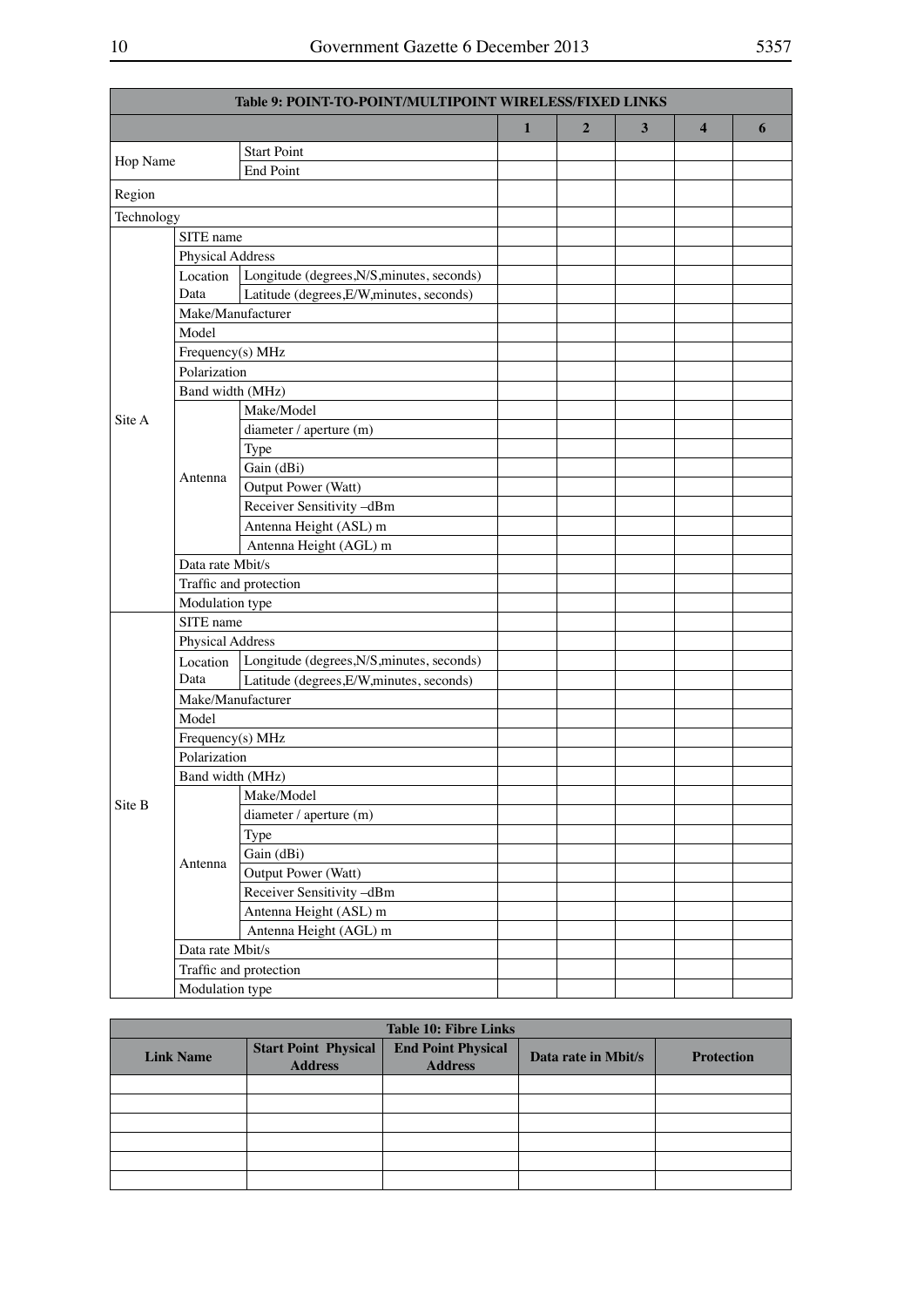## **APPENDIX C Definitions**

| <b>Table 11: Terms and Definitions</b>                           |                                                                                                                                                                                                                                                       |  |
|------------------------------------------------------------------|-------------------------------------------------------------------------------------------------------------------------------------------------------------------------------------------------------------------------------------------------------|--|
| <b>Terms</b>                                                     | <b>Definitions</b>                                                                                                                                                                                                                                    |  |
| Overall Minutes of Use<br>(MOU)                                  | Total originating minutes divided by the number of subscribers (active prepaid SIM<br>cards). The quarterly figure is an average for three months.                                                                                                    |  |
| Prepaid Minutes of Use<br>(MOU):                                 | Total minutes originating from prepaid subscribers (active prepaid SIM cards) in a<br>month divided by the number of prepaid subscribers (active prepaid SIM cards). The<br>quarterly figure is an average for three months.                          |  |
| Postpaid Minutes of Use<br>(MOU)                                 | Total minutes originating from postpaid subscribers (active postpaid SIM cards) in a<br>month divided by the number of postpaid subscribers (active prepaid SIM cards). The<br>quarterly figure is an average for three months.                       |  |
| Monthly Overall ARPU                                             | Average Revenue Per User for prepaid and postpaid subscribers                                                                                                                                                                                         |  |
| Monthly Prepaid ARPU                                             | Average Revenue Per User for prepaid subscribers                                                                                                                                                                                                      |  |
| <b>Monthly Postpaid ARPU</b>                                     | Average Revenue Per User for postpaid subscribers                                                                                                                                                                                                     |  |
| Supply time for fixed line<br>initial connection                 | The duration (elapsed days) from the instant a valid service request has been received<br>to the instant a working service is made available for use                                                                                                  |  |
| Supply time for internet access                                  | The duration (elapsed days) from the instant a valid service request has been received<br>to the instant a working service is made available for use                                                                                                  |  |
| Supply time for initial mobile<br>services connection (postpaid) | The duration (elapsed days) from the instant a valid service request has been received<br>to the instant a working service is made available for use                                                                                                  |  |
| Fault Repair Time                                                | The time (elapsed hours) by which valid faults on networks are repaired                                                                                                                                                                               |  |
| Proportion of problems with<br>number portability procedures     | Number of requests with a deviation from the normal porting procedure divided by the<br>total number of requests for number portability                                                                                                               |  |
| Response time for<br>administration and billing<br>enquiries     | Duration from the instant when the address information required for setting up a call<br>is received to the instant the human operator answers the calling user to attend to the<br>enquiry                                                           |  |
| <b>Customer Complaints</b><br><b>Resolution Time</b>             | The time period taken to resolve a customer complaint from the instant the customer<br>complaint is notified to the published point of contact to the instant the cause for the<br>complaint has been resolved                                        |  |
| <b>Billing Correctness</b>                                       | The proportion of bills resulting in a customer complaint relating to the accuracy of a<br>given bill                                                                                                                                                 |  |
| Service Coverage                                                 | Percentage of test route over which a minimum signal strength of -100 dBm is<br>achieved                                                                                                                                                              |  |
| Unsuccessful Call Ratio                                          | Ratio of unsuccessful calls to a total number of call attempt in a specified time period                                                                                                                                                              |  |
| International Call Connectivity                                  | The relationship between the number of seizures that result in an answer signal and the<br>total number of seizures (ASR) for a specific country                                                                                                      |  |
| Dropped Call Ratio                                               | The percentage of incoming and outgoing calls which once they have been<br>successfully established are dropped/interrupted prior to the call being terminated by<br>the user, the cause of the early termination being within the operator's network |  |
| Successful SMS Ratio                                             | Probability that a user can send a SMS successfully to a short message centre from<br>user terminal equipment                                                                                                                                         |  |
| Completion Rate for SMS                                          | The ratio of successfully send and received SMS's between terminal equipment of two<br>users during busy time                                                                                                                                         |  |
| Successful Internet Log-in<br>ratio                              | The ratio of successful log-ins to access the Internet when both the access network and<br>the licensees' network are available                                                                                                                       |  |
| Packet Loss Ratio                                                | Ratio of packets lost to the total packets transmitted between two designated points                                                                                                                                                                  |  |
| Unsuccessful data transmission<br>ratio                          | The ratio of unsuccessful data transmissions to the total number of data transmission<br>attempts in a specified time period                                                                                                                          |  |
| Data transmission speed<br>achieved                              | The data transmission rate is achieved separately for downloading and uploading<br>specified test files between a remote web site and user equipment                                                                                                  |  |

#### ITU indicators

| Table 12: List of the indicators included in the World Telecommunication Indicators/ICT Indicators database,<br><b>June 2012</b> |                               |                                              |
|----------------------------------------------------------------------------------------------------------------------------------|-------------------------------|----------------------------------------------|
| Codes                                                                                                                            | <b>Indicators</b>             | Covered<br>by CRAN<br>Reporting<br>framework |
| I1112                                                                                                                            | Public pay-phones             | Yes                                          |
| <b>I112</b>                                                                                                                      | Fixed-telephone subscriptions | Yes                                          |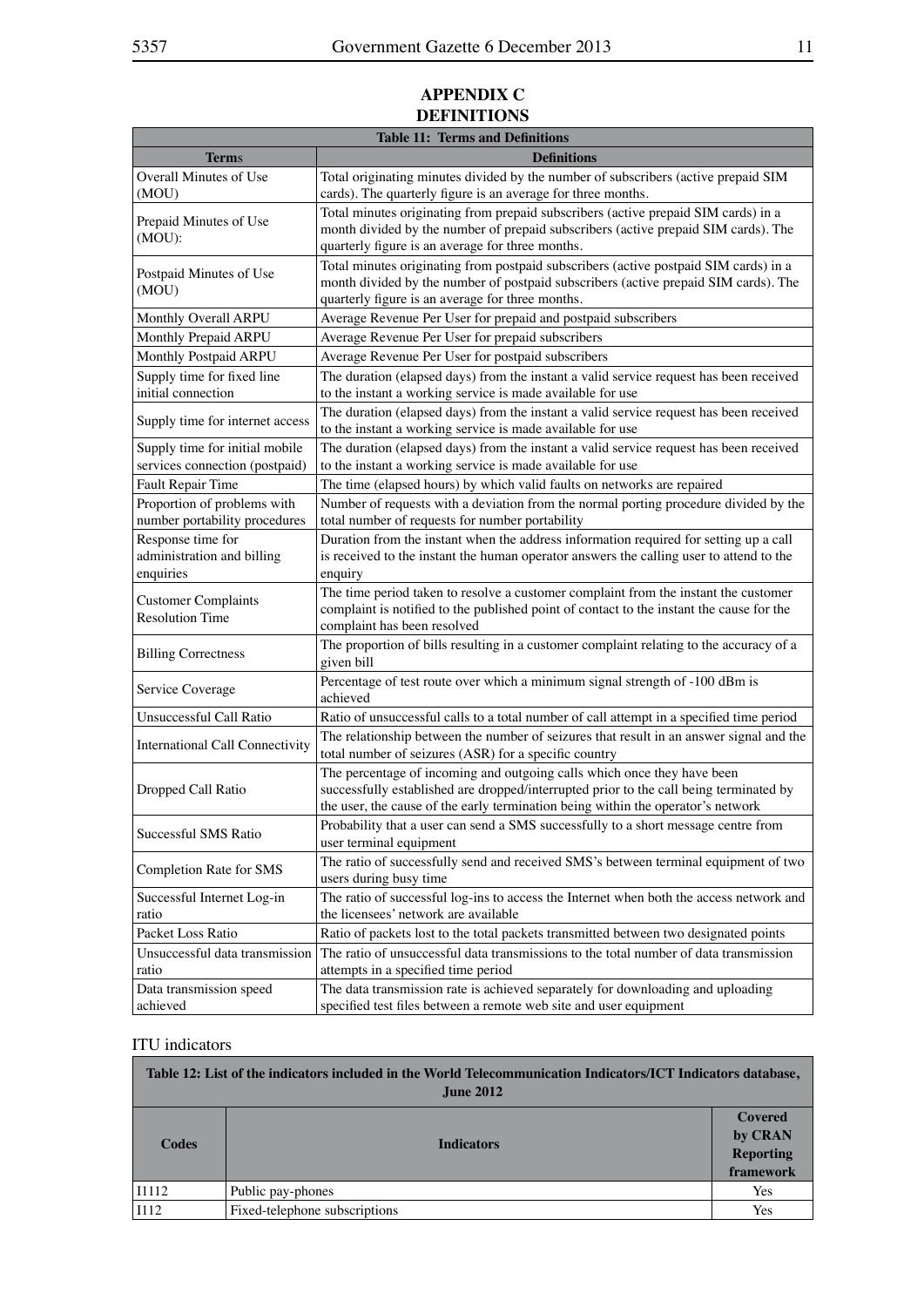<u> 1989 - Johann Barnett, mars et al. 1989 - Anna ann an t-</u>

<u> 1989 - Johann Barnett, mars eta bainar e</u>

| Table 12: List of the indicators included in the World Telecommunication Indicators/ICT Indicators database,<br><b>June 2012</b> |                                                                    |                                                            |
|----------------------------------------------------------------------------------------------------------------------------------|--------------------------------------------------------------------|------------------------------------------------------------|
| <b>Codes</b>                                                                                                                     | <b>Indicators</b>                                                  | <b>Covered</b><br>by CRAN<br><b>Reporting</b><br>framework |
| I112IP                                                                                                                           | VoIP subscriptions                                                 | Yes                                                        |
| I1142                                                                                                                            | Percentage of fixed-telephone lines connected to digital exchanges | Yes                                                        |
| I116                                                                                                                             | Percentage of fixed-telephone subscriptions that are residential   | Yes                                                        |
| I1162                                                                                                                            | Percentage of fixed-telephone subscriptions in urban areas         | N <sub>o</sub>                                             |
| I1163%                                                                                                                           | Percentage of localities with telephone service                    | N <sub>o</sub>                                             |
| <b>I117</b>                                                                                                                      | Total capacity of local public switching exchanges                 | Yes                                                        |
| I1191                                                                                                                            | International telephone circuits                                   | Yes                                                        |
| <b>I123</b>                                                                                                                      | Waiting list for fixed-telephone lines                             | Yes                                                        |
| I1311M                                                                                                                           | Local fixed-to-fixed telephone traffic, in minutes                 | Yes                                                        |
| I1312M                                                                                                                           | Long-distance fixed-to-fixed telephone traffic, in minutes         | Yes                                                        |
| I1313WM                                                                                                                          | Fixed-to-mobile telephone traffic, in minutes                      | Yes                                                        |
| I131M                                                                                                                            | Domestic fixed-to-fixed telephone traffic, in minutes              | Yes                                                        |
| I132M                                                                                                                            | International outgoing fixed-telephone traffic, in minutes         | Yes                                                        |
| I132MI                                                                                                                           | International incoming fixed-telephone traffic, in minutes         | Yes                                                        |
| I132T                                                                                                                            | Total international outgoing telephone traffic, in minutes         | Yes                                                        |
| <b>I132TI</b>                                                                                                                    | Total international incoming telephone traffic, in minutes         | Yes                                                        |
| I1331WM                                                                                                                          | Outgoing mobile traffic to same mobile network, in minutes         | Yes                                                        |
| I1332WM                                                                                                                          | Outgoing mobile traffic to other mobile networks, in minutes       | Yes                                                        |
| <b>I1332WMF</b>                                                                                                                  | Outgoing mobile traffic to fixed networks, in minutes              | Yes                                                        |
| 11333WM                                                                                                                          | Outgoing mobile traffic to international, in minutes               | Yes                                                        |
| I1335WM                                                                                                                          | Incoming international traffic to mobile network, in minutes       | Yes                                                        |
| I133MMS                                                                                                                          | MMS sent                                                           | Yes                                                        |
| <b>I133SMS</b>                                                                                                                   | SMS sent                                                           | Yes                                                        |
| I133WM                                                                                                                           | Domestic mobile-telephone traffic, in minutes                      | Yes                                                        |
| I141                                                                                                                             | Percentage of fixed-telephone faults cleared by next working day   |                                                            |
| <b>I143</b>                                                                                                                      | Faults per 100 fixed-telephone lines per year                      | Yes                                                        |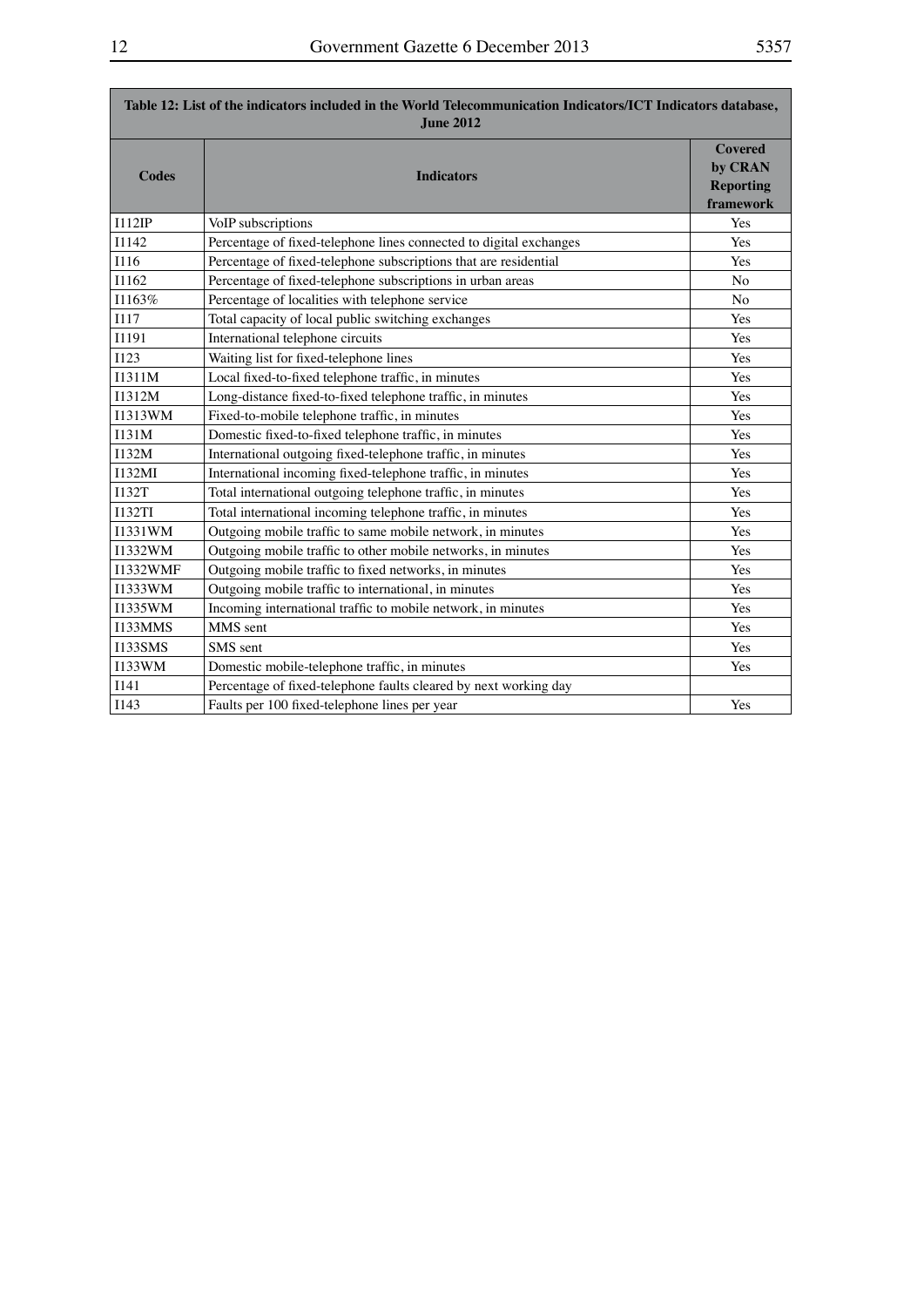| Table 12: List of the indicators included in the World Telecommunication Indicators/ICT Indicators database,<br><b>June 2012</b> |                                                                                                  |                                                            |  |
|----------------------------------------------------------------------------------------------------------------------------------|--------------------------------------------------------------------------------------------------|------------------------------------------------------------|--|
| <b>Codes</b>                                                                                                                     | <b>Indicators</b>                                                                                | <b>Covered</b><br>by CRAN<br><b>Reporting</b><br>framework |  |
| I151                                                                                                                             | Installation fee for residential telephone service                                               |                                                            |  |
| I151\$                                                                                                                           | Installation fee for residential telephone service, in USD                                       |                                                            |  |
| I151B                                                                                                                            | Installation fee for business telephone service                                                  |                                                            |  |
| I151B\$                                                                                                                          | Installation fee for business telephone service, in USD                                          |                                                            |  |
| 1151C                                                                                                                            | Mobile-cellular postpaid connection charge                                                       |                                                            |  |
| I151C\$                                                                                                                          | Mobile-cellular postpaid connection charge, in USD                                               |                                                            |  |
| I151P                                                                                                                            | Mobile-cellular prepaid connection charge                                                        |                                                            |  |
| I151P\$                                                                                                                          | Mobile-cellular prepaid connection charge, in USD                                                |                                                            |  |
| I152                                                                                                                             | Monthly subscription for residential telephone service                                           |                                                            |  |
| I152\$                                                                                                                           | Monthly subscription for residential telephone service, in USD                                   |                                                            |  |
| I152B                                                                                                                            | Monthly subscription for business telephone service                                              |                                                            |  |
| I152B\$                                                                                                                          | Monthly subscription for business telephone service, in USD                                      |                                                            |  |
| I152C                                                                                                                            | Mobile-cellular monthly subscription charge                                                      |                                                            |  |
| I152C\$                                                                                                                          | Mobile-cellular monthly subscription charge, in USD                                              |                                                            |  |
| I153                                                                                                                             | Price of a three-minute local call to a fixed-telephone line (peak rate)                         |                                                            |  |
| 1153\$                                                                                                                           | Price of a three-minute local call to a fixed-telephone line (peak rate), in USD                 |                                                            |  |
| 1153C                                                                                                                            | Mobile-cellular prepaid - price of a three-minute local call (peak, on-net)                      |                                                            |  |
| I153C\$                                                                                                                          | Mobile-cellular prepaid – price of a three-minute local call (peak, on-net), in USD              |                                                            |  |
| <b>I153CO</b>                                                                                                                    | Mobile-cellular prepaid - price of a three-minute local call (off-peak, on-net)                  |                                                            |  |
| I153CO\$                                                                                                                         | Mobile-cellular prepaid – price of a three-minute local call (off-peak, on-net), in<br>USD       |                                                            |  |
| <b>I1530</b>                                                                                                                     | Price of a three-minute local call to a fixed-telephone line (off-peak rate)                     |                                                            |  |
| I153O\$                                                                                                                          | Price of a three-minute local call to a fixed-telephone line (off-peak rate), in USD             | Price data                                                 |  |
| <b>I153PF</b>                                                                                                                    | Mobile-cellular prepaid - price of a one-minute local call (peak, to fixed)                      | collection by                                              |  |
| <b>I153PF\$</b>                                                                                                                  | Mobile-cellular prepaid - price of a one-minute local call (peak, to fixed), in USD              | <b>CRAN</b>                                                |  |
| <b>I153PN</b>                                                                                                                    | Mobile-cellular prepaid – price of a one-minute local call (peak, on-net)                        |                                                            |  |
| I153PN\$                                                                                                                         | Mobile-cellular prepaid – price of a one-minute local call (peak, on-net), in USD                |                                                            |  |
| I153PO                                                                                                                           | Mobile-cellular prepaid – price of a one-minute local call (peak, off-net)                       |                                                            |  |
| <b>I153PO\$</b>                                                                                                                  | Mobile-cellular prepaid – price of a one-minute local call (peak, off-net), in USD               |                                                            |  |
| 1153POF                                                                                                                          | Mobile-cellular prepaid - price of one-minute local call (off-peak, to fixed)                    |                                                            |  |
| <b>I153POF\$</b>                                                                                                                 | Mobile-cellular prepaid – price of one-minute local call (off-peak, to fixed), in USD            |                                                            |  |
| <b>I153PON</b>                                                                                                                   | Mobile-cellular prepaid – price of a one-minute local call (off-peak, on-net)                    |                                                            |  |
| <b>I153PON\$</b>                                                                                                                 | Mobile-cellular prepaid – price of a one-minute local call (off-peak, on-net), in USD            |                                                            |  |
| I153POO                                                                                                                          | Mobile-cellular prepaid - price of a one-minute local call (off-peak, off-net)                   |                                                            |  |
| I153POO\$                                                                                                                        | Mobile-cellular prepaid – price of a one-minute local call (off-peak, off-net), in USD           |                                                            |  |
| I153PSMS                                                                                                                         | Mobile-cellular prepaid - price of SMS (on-net)                                                  |                                                            |  |
| <b>I153PSMS\$</b>                                                                                                                | Mobile-cellular prepaid – price of SMS (on-net), in USD                                          |                                                            |  |
| <b>I153PWF</b>                                                                                                                   | Mobile-cellular prepaid - price of a one-minute local call (weekend, to fixed)                   |                                                            |  |
| <b>I153PWF\$</b>                                                                                                                 | Mobile-cellular prepaid - price of a one-minute local call (weekend, to fixed), in<br><b>USD</b> |                                                            |  |
| <b>I153PWN</b>                                                                                                                   | Mobile-cellular prepaid - price of a one-minute local call (weekend, on-net)                     |                                                            |  |
| <b>I153PWN\$</b>                                                                                                                 | Mobile-cellular prepaid – price of a one-minute local call (weekend, on-net), in USD             |                                                            |  |
| 1153PWO                                                                                                                          | Mobile-cellular prepaid - price of a one-minute local call (weekend, off-net)                    |                                                            |  |
| I153PWO\$                                                                                                                        | Mobile-cellular prepaid – price of a one-minute local call (weekend, off-net), in USD            |                                                            |  |
| I153SMS_PO                                                                                                                       | Mobile-cellular prepaid – price of SMS (off-net)                                                 |                                                            |  |
| I153SMS_<br>PO\$                                                                                                                 | Mobile-cellular prepaid – price of SMS (off-net), in USD                                         |                                                            |  |
| I271                                                                                                                             | Mobile-cellular telephone subscriptions                                                          |                                                            |  |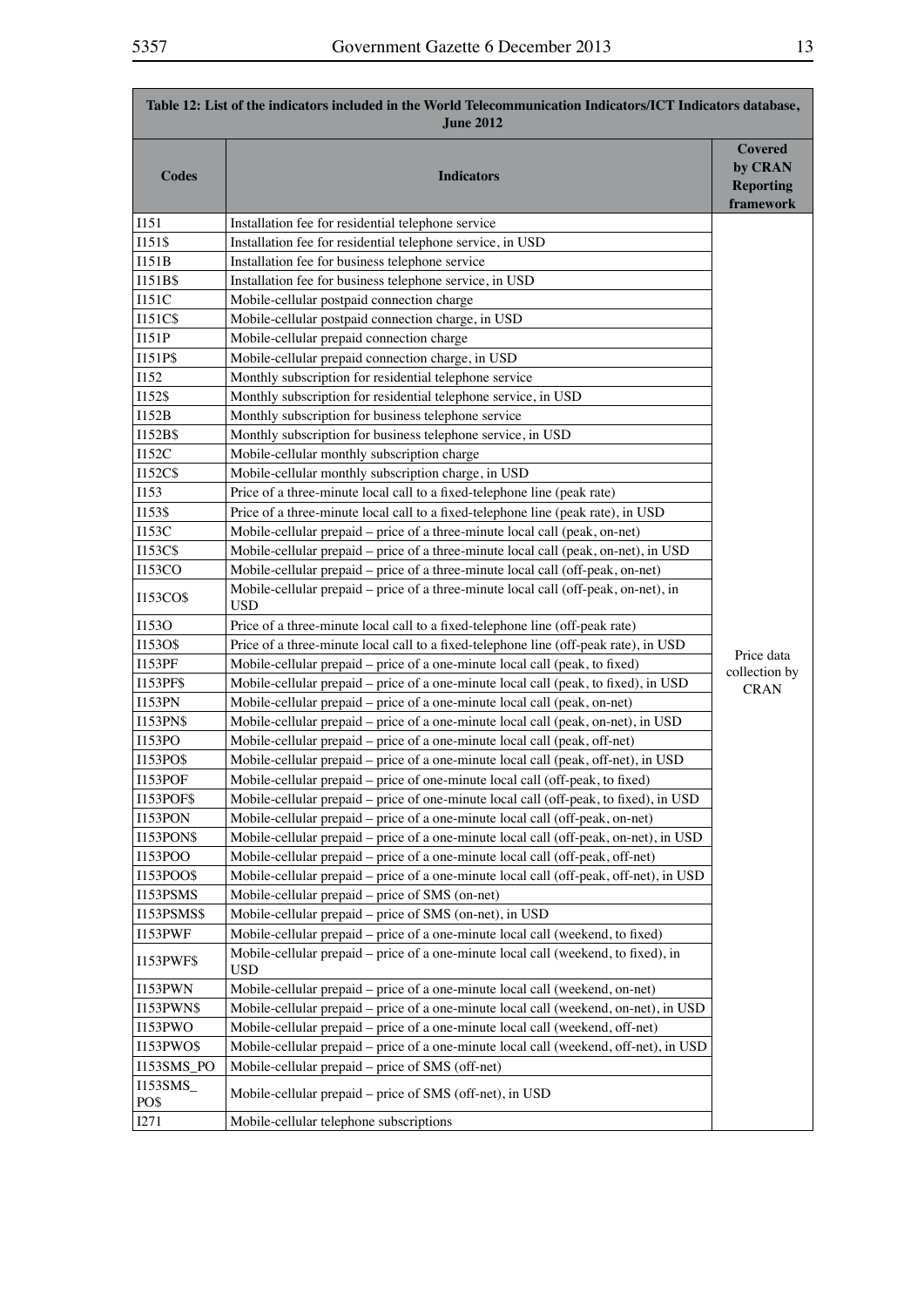| Table 12: List of the indicators included in the World Telecommunication Indicators/ICT Indicators database,<br><b>June 2012</b> |                                                                      |                                                                                                  |
|----------------------------------------------------------------------------------------------------------------------------------|----------------------------------------------------------------------|--------------------------------------------------------------------------------------------------|
| <b>Codes</b>                                                                                                                     | <b>Indicators</b>                                                    | <b>Covered</b><br>by CRAN<br><b>Reporting</b><br>framework                                       |
| I271G                                                                                                                            | Percentage of the population covered by at least a 3G mobile network | Assessed by<br>using detailed<br>network<br>reporting<br>together with<br>GIS and census<br>data |
| I271MB_<br><b>ACTIVE</b>                                                                                                         | Standard mobile-broadband subscriptions                              | Price data<br>collection by                                                                      |
| I271MD                                                                                                                           | Dedicated mobile-broadband subscriptions                             | <b>CRAN</b>                                                                                      |
| <b>I271MW</b>                                                                                                                    | Active mobile-broadband subscriptions                                | Yes                                                                                              |
| I271P                                                                                                                            | Prepaid mobile-cellular telephone subscriptions                      | Yes                                                                                              |
| <b>I271POP</b>                                                                                                                   | Percentage of the population covered by a mobile-cellular network    | Yes                                                                                              |
| <b>I28</b>                                                                                                                       | ISDN subscriptions                                                   | Yes                                                                                              |
| <b>I281</b>                                                                                                                      | Basic-rate ISDN subscriptions                                        | Yes                                                                                              |
| <b>I282</b>                                                                                                                      | Primary-rate ISDN subscriptions                                      | Yes                                                                                              |
| I28C                                                                                                                             | ISDN voice-channel equivalents                                       | Yes                                                                                              |
| I4213                                                                                                                            | Fixed (wired) Internet subscriptions                                 | Yes                                                                                              |
| I4213BC                                                                                                                          | Fixed (wired)-broadband connection charge                            |                                                                                                  |
| I4213BC\$                                                                                                                        | Fixed (wired)-broadband connection charge, in USD                    |                                                                                                  |
| I4213BS                                                                                                                          | Fixed (wired)-broadband monthly subscription charge                  | Price / Product                                                                                  |
| I4213BS\$                                                                                                                        | Fixed (wired)-broadband monthly subscription charge, in USD          | data collection                                                                                  |
| I4213BS_C                                                                                                                        | Fixed (wired)-broadband cap, in GB                                   | by CRAN                                                                                          |
| 14213BS_CP                                                                                                                       | Fixed (wired)-broadband - price of excess usage                      |                                                                                                  |
| 14213BS_CP\$                                                                                                                     | Fixed (wired)-broadband - price of excess usage, in USD              |                                                                                                  |
| 14213BS_S                                                                                                                        | Fixed (wired)-broadband speed, in Mbit/s                             |                                                                                                  |
| I4213CAB                                                                                                                         | Cable modem Internet subscriptions                                   | Not available in<br>Namibia                                                                      |
| I4213D                                                                                                                           | Dial-up Internet subscriptions                                       | Yes                                                                                              |
| I4213DSL                                                                                                                         | DSL Internet subscriptions                                           | Yes                                                                                              |
| I4213FTTH/B                                                                                                                      | Fibre-to-the-home/building Internet subscriptions                    | Yes                                                                                              |
| I4213L                                                                                                                           | Leased-line subscriptions                                            | Yes                                                                                              |
| I4213OB                                                                                                                          | Other fixed (wired)-broadband subscriptions                          | Yes                                                                                              |
| <b>I4213TFB</b>                                                                                                                  | Fixed (wired)-broadband subscriptions                                | Yes                                                                                              |
| I4214                                                                                                                            | International Internet bandwidth, in Mbit/s                          | Yes                                                                                              |
| <b>I51</b>                                                                                                                       | Full-time equivalent telecommunication employees, total              | Yes                                                                                              |
| I51F                                                                                                                             | Full-time equivalent telecommunication employees, female             | Yes<br>Yes                                                                                       |
| 151W<br><b>I61</b>                                                                                                               | Persons employed by mobile-telecommunication operators<br>Population | Census Data                                                                                      |
| <b>I6111</b>                                                                                                                     | Percentage of the population in urban areas                          | Census Data                                                                                      |
| <b>I62</b>                                                                                                                       | Households                                                           | Census Data                                                                                      |
| <b>I652</b>                                                                                                                      | Average annual exchange rate per USD                                 | <b>Bank Of</b><br>Namibia                                                                        |
| I71                                                                                                                              | Revenue from fixed-telephone services                                | Yes                                                                                              |
| I71\$                                                                                                                            | Revenue from fixed-telephone services, in USD                        | Yes                                                                                              |
| I741                                                                                                                             | Revenue from mobile networks                                         | Yes                                                                                              |
| I741\$                                                                                                                           | Revenue from mobile networks, in USD                                 | Yes                                                                                              |
| I75                                                                                                                              | Revenue from all telecommunication services                          | Yes                                                                                              |
| I75\$                                                                                                                            | Revenue from all telecommunication services, in USD                  | Yes                                                                                              |
| <b>I81</b>                                                                                                                       | Annual investment in telecommunication services                      | Yes                                                                                              |
| <b>I81\$</b>                                                                                                                     | Annual investment in telecommunication services, in USD              | Yes                                                                                              |
| <b>I83</b>                                                                                                                       | Annual investment in fixed-telephone services                        | Yes                                                                                              |
| <b>I83\$</b>                                                                                                                     | Annual investment in fixed-telephone services, in USD                | Yes                                                                                              |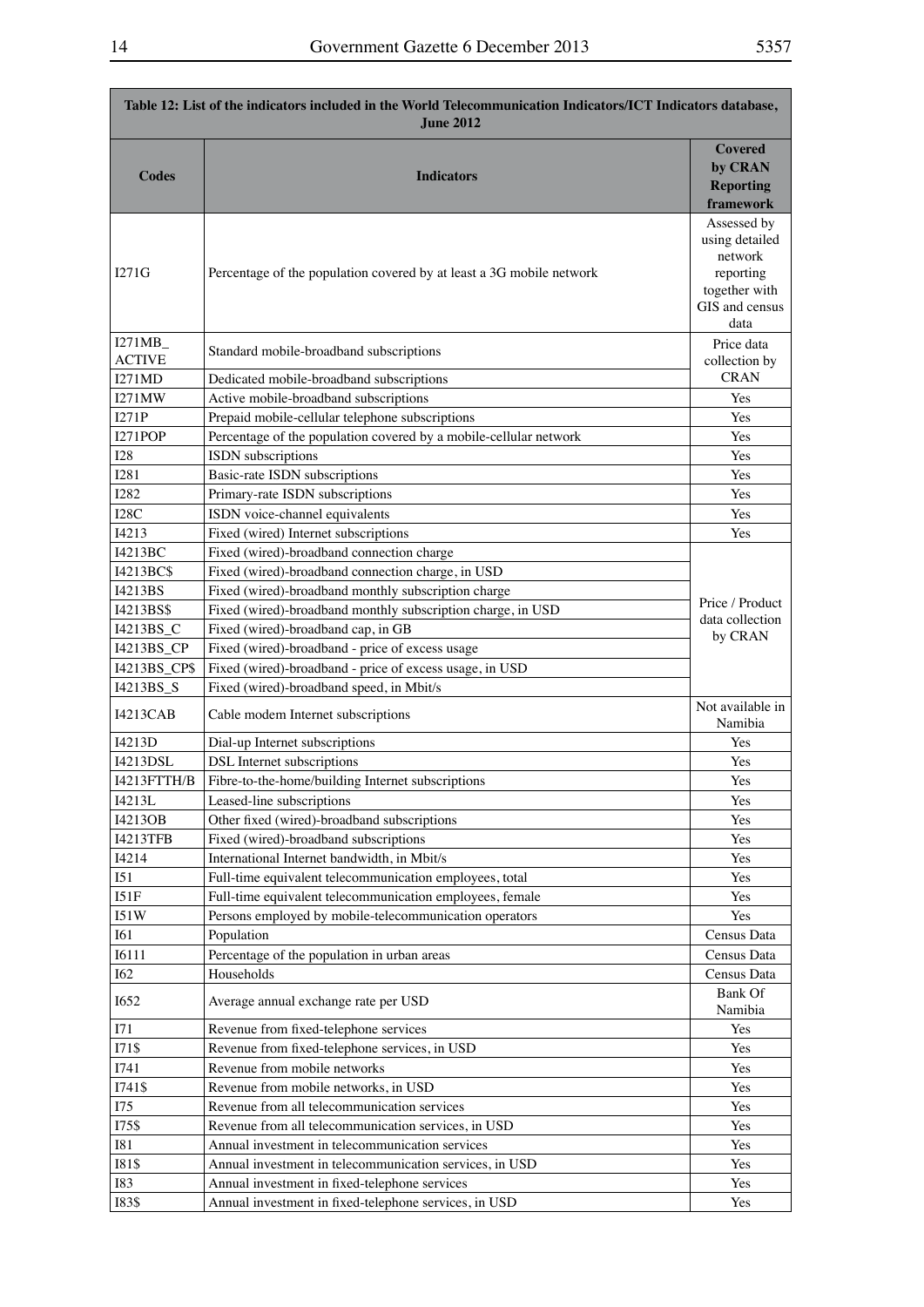| Table 12: List of the indicators included in the World Telecommunication Indicators/ICT Indicators database,<br><b>June 2012</b> |                                                              |                                                                                                   |
|----------------------------------------------------------------------------------------------------------------------------------|--------------------------------------------------------------|---------------------------------------------------------------------------------------------------|
| <b>Codes</b>                                                                                                                     | <b>Indicators</b>                                            | <b>Covered</b><br>by CRAN<br><b>Reporting</b><br>framework                                        |
| 1841F                                                                                                                            | Annual foreign investment in telecommunications              | <b>CRAN</b><br>calculation,<br>Purchase<br>of Portugal<br>telecom of<br><b>MTC</b> in 2006<br>eg. |
| I841M                                                                                                                            | Annual investment in mobile communication services           | Yes                                                                                               |
| I841M\$                                                                                                                          | Annual investment in mobile communication services, in USD   | Yes                                                                                               |
| <b>I91</b>                                                                                                                       | Fixed-telephone subscriptions per 100 inhabitants            | Yes                                                                                               |
| <b>I911</b>                                                                                                                      | Mobile-cellular telephone subscriptions per 100 inhabitants  | Yes                                                                                               |
| 1911MB_<br><b>ACTIVE</b>                                                                                                         | Standard mobile-broadband subscriptions per 100 inhabitants  | Yes                                                                                               |
| <b>I911MD</b>                                                                                                                    | Dedicated mobile-broadband subscriptions per 100 inhabitants | Yes                                                                                               |
| <b>I911MW</b>                                                                                                                    | Active mobile-broadband subscriptions per 100 inhabitants    | Yes                                                                                               |
| <b>I98</b>                                                                                                                       | Public pay-phones per 1000 inhabitants                       | Yes                                                                                               |
| 1992                                                                                                                             | Fixed (wired)-broadband subscriptions per 100 inhabitants    | Yes                                                                                               |
| 1993                                                                                                                             | Fixed (wired) Internet subscriptions per 100 inhabitants     | Yes                                                                                               |
| <b>I994U</b>                                                                                                                     | International Internet bandwidth (bit/s) per Internet user   | Yes                                                                                               |
| <b>I99H</b>                                                                                                                      | Percentage of individuals using the Internet                 |                                                                                                   |
| XHH1                                                                                                                             | Percentage of households with radio                          |                                                                                                   |
| XHH3F                                                                                                                            | Percentage of households with fixed-telephone                | Household                                                                                         |
| XHH3M                                                                                                                            | Percentage of households with mobile-cellular telephone      | survey data.                                                                                      |
| XHH4_IDI                                                                                                                         | Percentage of households with computer                       | Latest available                                                                                  |
| XHH6_IDI                                                                                                                         | Percentage of households with Internet                       | is 2011 (RIA                                                                                      |
| XHHR1                                                                                                                            | Percentage of households with electricity                    | survey                                                                                            |
| YHH10                                                                                                                            | Percentage of individuals using a mobile cellular telephone  |                                                                                                   |
| YHH5                                                                                                                             | Percentage of individuals using a computer                   |                                                                                                   |
| $i271$ twb                                                                                                                       | Wireless-broadband subscriptions                             | Yes                                                                                               |
| i271s                                                                                                                            | Satellite broadband subscriptions                            | Yes                                                                                               |
| i112w                                                                                                                            | Fixed wireless local loop subscriptions                      | Yes                                                                                               |

## **COMMUNICATIONS REGULATORY AUTHORITY OF NAMIBIA**

## $\text{No. } 475$  2013

## REGULATIONS SETTING OUT MINIMUM TECHNICAL STANDARDS FOR SET-TOP BOX DECODERS: COMMUNICATIONS ACT, 2009

The Communications Regulatory Authority of Namibia, in terms of section 129 (1) (f), read with sub-sections (4), (5), (6), and (7) of the Communications Act, 2009 (Act No. 8 of 2009), and the "Regulations Regarding Rule-Making Procedures: Communications Act, 2009" published as General Notice No. 334, in Government Gazette No. 4630 dated 17 December 2010, hereby publishes these "Regulations Setting Out Minimum Technical Standards for Set-Top Box Decoders, effective from the date of publication in the *Gazette*.

#### **Definitions**

**1.** In these regulations, a word or expression to which a meaning is assigned in the Act has the same meaning, and unless the context otherwise indicates -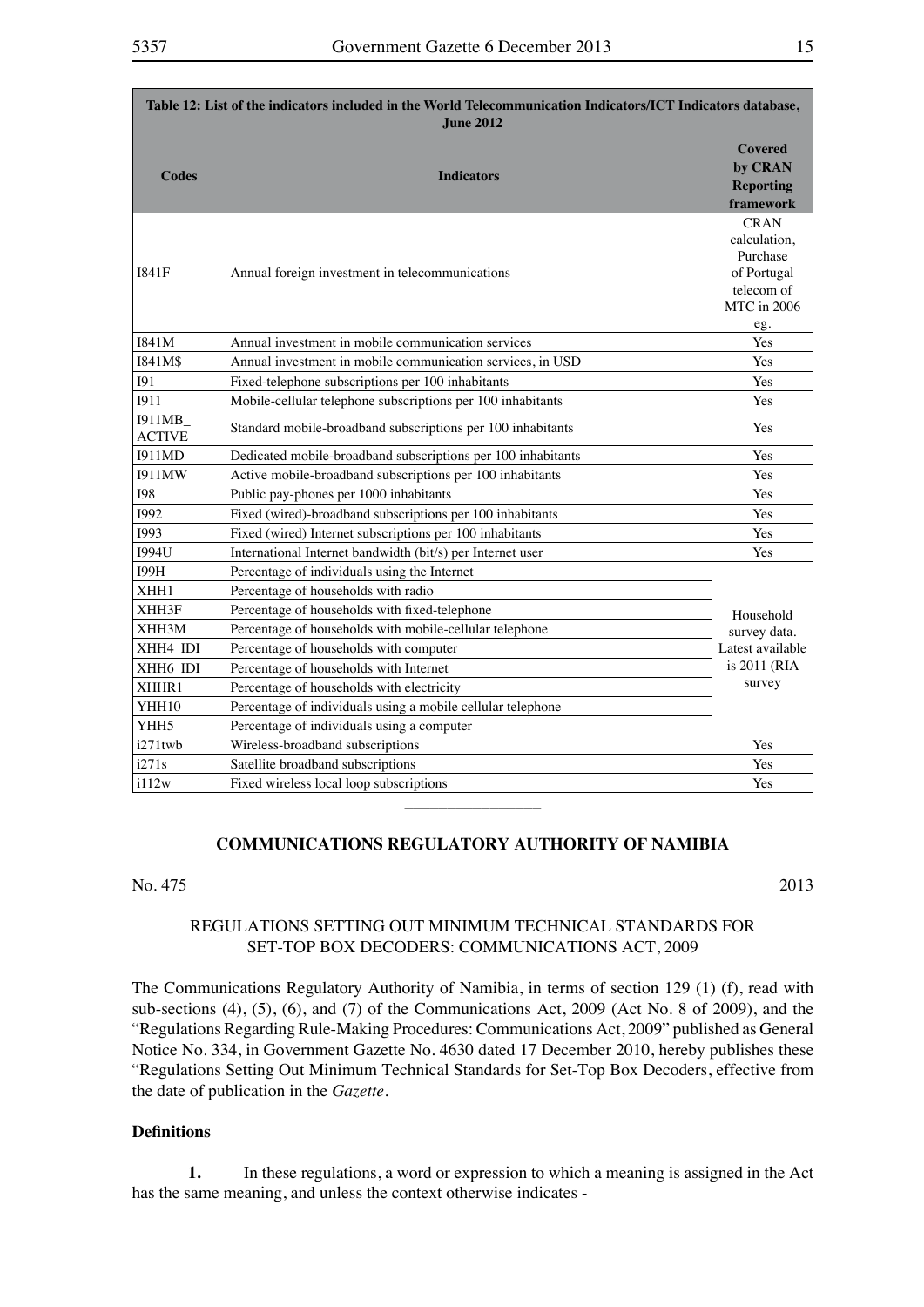"the Regulations" means the Regulations Setting out Minimum Technical Standards for Set-Top Box Decoders.

"Act" means the Communications Act, 2009 (Act No. 8 of 2009).

"Minimum technical standards" means, for the purposes hereof, those set of standards that specifies the minimum technical requirements that are mandatory for set-top box decoders as prescribed in these regulations

"Set-Top Box Decoder" means an information appliance device that generally contains a tuner and connects to an analogue television set and an external source of signal, turning the source signal into content a form that can then be displayed on the television screen or other display device.

## **Applicability**

**2.** These regulations shall be applicable to -

 (1) All Digital terrestrial television Set-Top Box decoders imported and sold within the Republic of Namibia.

 (2) These regulations shall also be applicable to all of the following Set-Top Box decoder providers: -

- (a) Broadcasting Service licensees;
- (b) Signal Distributor Licensees;
- (c) Multiplex Licensees;
- (d) Decoder manufacturers/distributors/retailers; and
- (e) The Public

## **Spectrum**

**3.** The Set-Top Box decoder shall operate within the VHF and UHF television broadcasting bands as set out in the table below, using 8 MHz channel spacing in accordance with the International Telecommunications Union GE06 plan (*International Telecommunications Union Final Acts of the Regional Radiocommunication Conference for Planning of the digital terrestrial broadcasting service in parts of Regions 1 and 3, in the Frequency Bands 174-230 MHz and 470-862 MHz (RRC-06) – Geneva 15 May – 16 June 2006).*

| <b>BAND</b> |               | <b>FREQUENCY RANGE MHz</b> |
|-------------|---------------|----------------------------|
| VHF         | VHF III       | 174 to 230                 |
| UHF         | <b>UHF IV</b> | 470 to 582                 |
|             | <b>UHF V</b>  | 582 to 694                 |

## **System features**

**4.** The Set-Top Box decoder shall operate according to the system features as shown in the table below in accordance with the European Telecommunications Standards Institute.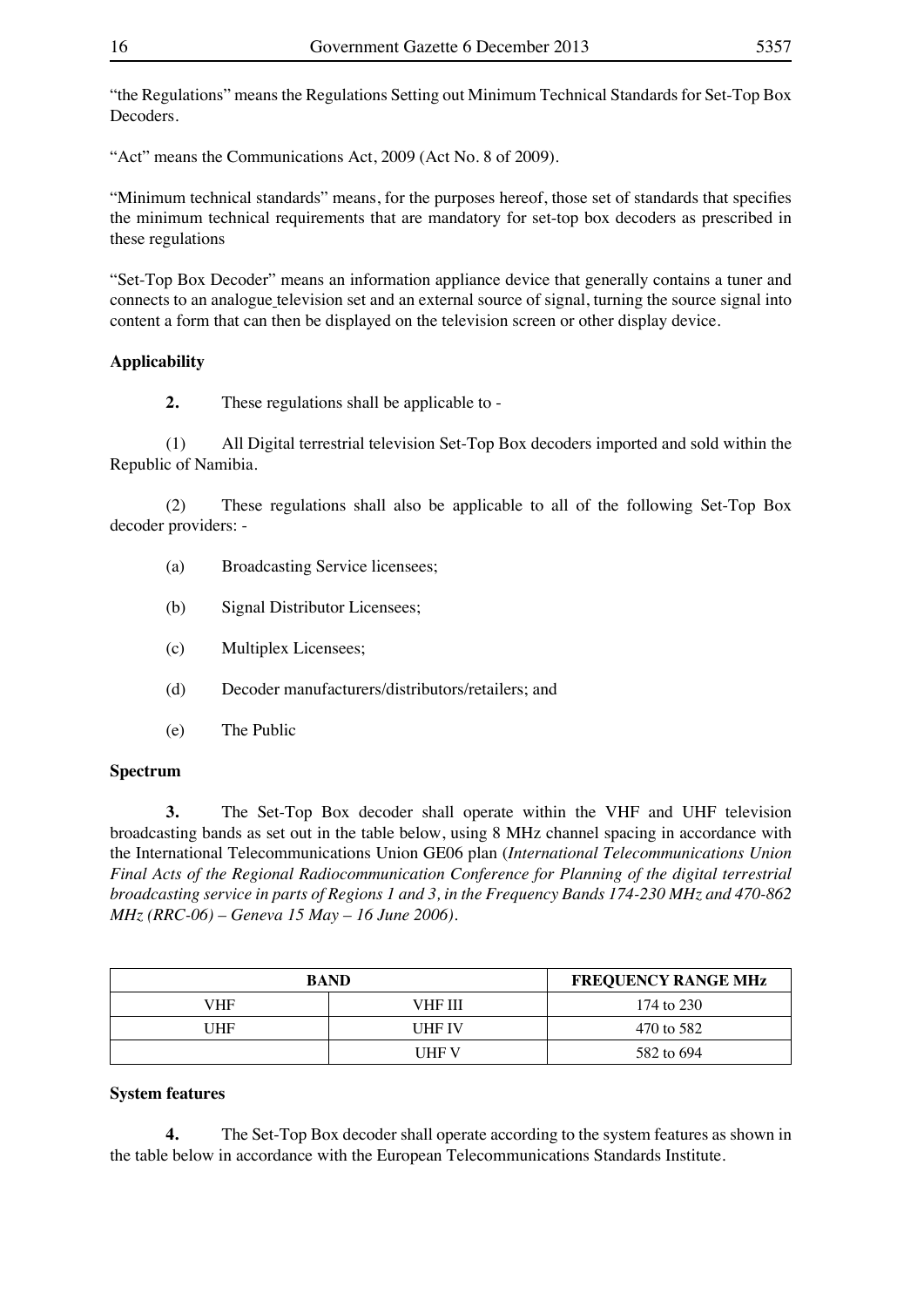| <b>DESCRIPTION</b>          | <b>MINIMUM STANDARD</b>                                                                                                                                                                                                                                                                                                                                                                                                                                                                                                                                                            |
|-----------------------------|------------------------------------------------------------------------------------------------------------------------------------------------------------------------------------------------------------------------------------------------------------------------------------------------------------------------------------------------------------------------------------------------------------------------------------------------------------------------------------------------------------------------------------------------------------------------------------|
| <b>System Standard</b>      | Digital Video Broadcasting (DVB) – Terrestrial and Digital Video Broad-<br>casting $(DVB)$ – Terrestrial 2.                                                                                                                                                                                                                                                                                                                                                                                                                                                                        |
|                             | (The following references are indispensable for the application of this<br>document. For undated reference, the latest edition of the referenced<br>document (including any amendments) applies:<br>(ETSI TS 101 154, Digital Video Broadcasting (DVB); Specification for<br>the use of Video and Audio Coding in Broadcasting Applications based<br>on the MPEG-2 Transport Stream; ETSI EN 300 743, Digital Video<br>Broadcasting (DVB); Subtitling systems; ETSI ETR 162, Digital Video<br>Broadcasting (DVB); Allocation of Service Information (SI) codes for<br>DVB systems) |
| Video Decoding              | Moving Pictures Experts Group 2 and Moving Pictures Experts Group 4                                                                                                                                                                                                                                                                                                                                                                                                                                                                                                                |
| Video Resolution            | <b>Standard Definition</b>                                                                                                                                                                                                                                                                                                                                                                                                                                                                                                                                                         |
| <b>Conditional Access</b>   | No Conditional Access Module to be embedded                                                                                                                                                                                                                                                                                                                                                                                                                                                                                                                                        |
| Video Profile               | Moving Pictures Experts Group -4 MP@L3<br>Phase Alternating Line I/B/G modulator                                                                                                                                                                                                                                                                                                                                                                                                                                                                                                   |
| Over-The-Air (OTA) Download | Yes                                                                                                                                                                                                                                                                                                                                                                                                                                                                                                                                                                                |
| Memory                      | 8 MB RAM, 16 MB Flash                                                                                                                                                                                                                                                                                                                                                                                                                                                                                                                                                              |
| Audio                       | Mono and Stereo                                                                                                                                                                                                                                                                                                                                                                                                                                                                                                                                                                    |

## **Software features**

**5.** (1) All middleware included on the set-Top Box decoder should be embedded.

 (2) The Set-Top Box decoder should be able to display an electronic programme guide depicting information for a minimum period of seven (7) days.

(3) Parental Lock functionality should be available.

## **Hardware features**

**6.** The Set-Top Box decoder should be manufactured in accordance with all hardware features as shown in the table below.

| <b>DESCRIPTION</b> | <b>MINIMUM STANDARD</b>                                            |
|--------------------|--------------------------------------------------------------------|
| Power Supply       | Internal $160 - 264V$ AC and 47-63 HZ or External AC to DC adaptor |
|                    | Over/under voltage protection                                      |
|                    | Overheating protection                                             |
| Connections        | IEC 60169-2                                                        |
|                    | $RFIN - Female$                                                    |
|                    | $RF OUT - Male$                                                    |
|                    | Audio/Video RCA or HDMI                                            |
|                    | Serial/USB for software upgrade                                    |
|                    | <b>Ethernet Port</b>                                               |
| Exterior           | Standby functionality                                              |
|                    | Volume $(V + \& V -)$                                              |
|                    | Channel Change $(Ch + \& Ch-)$                                     |
|                    | One tri-colour LED indication required                             |
|                    | Channel Scan                                                       |
|                    | Menu with accept functionality                                     |